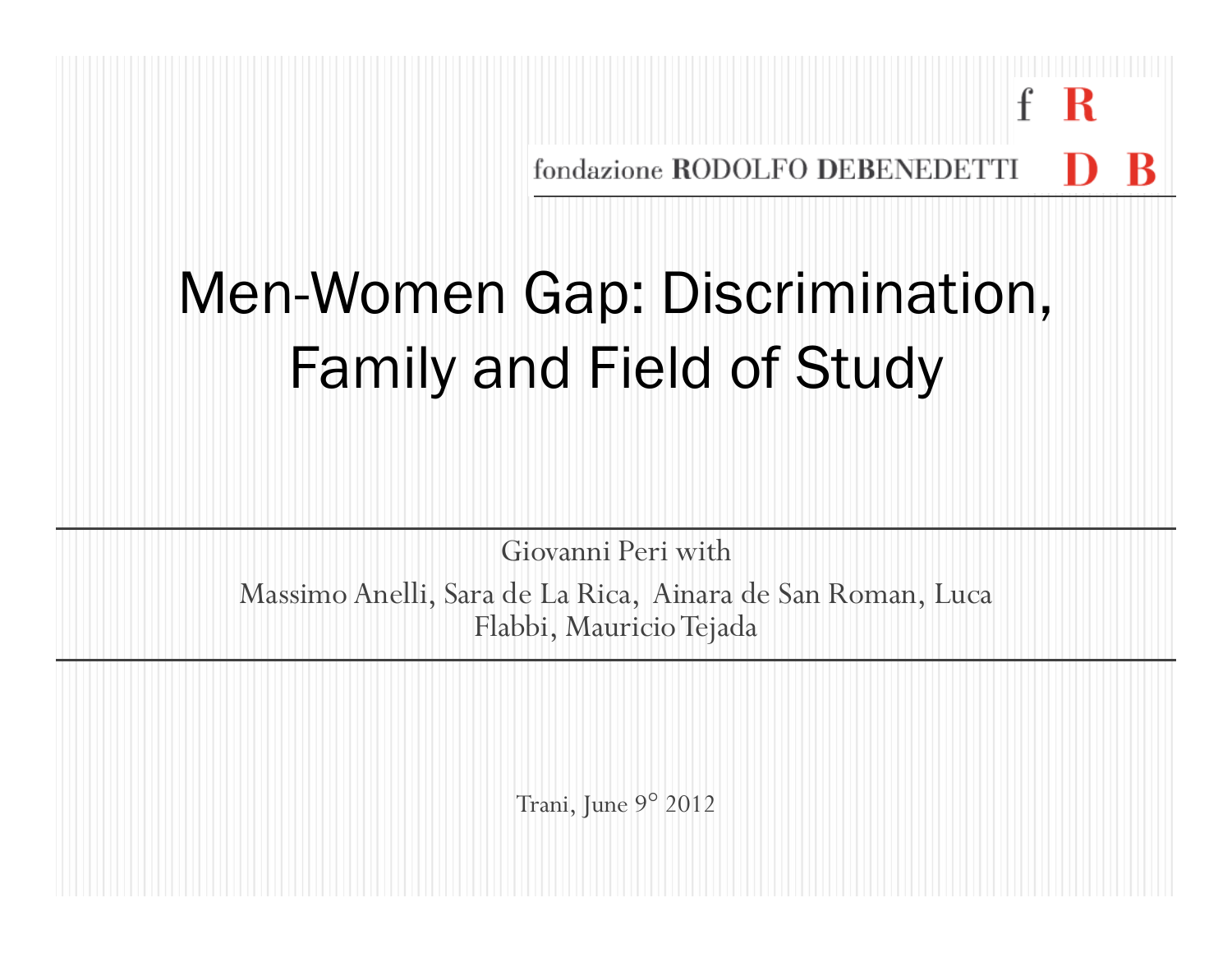# Gender Gap in the Labor Market

- Discrimination/Prejudice
- Different role in the family and in raising children (affects the early career)
- Different skills driving different choices (Communication/Math)
- Different preferences driving different choices (of study and occupation)

2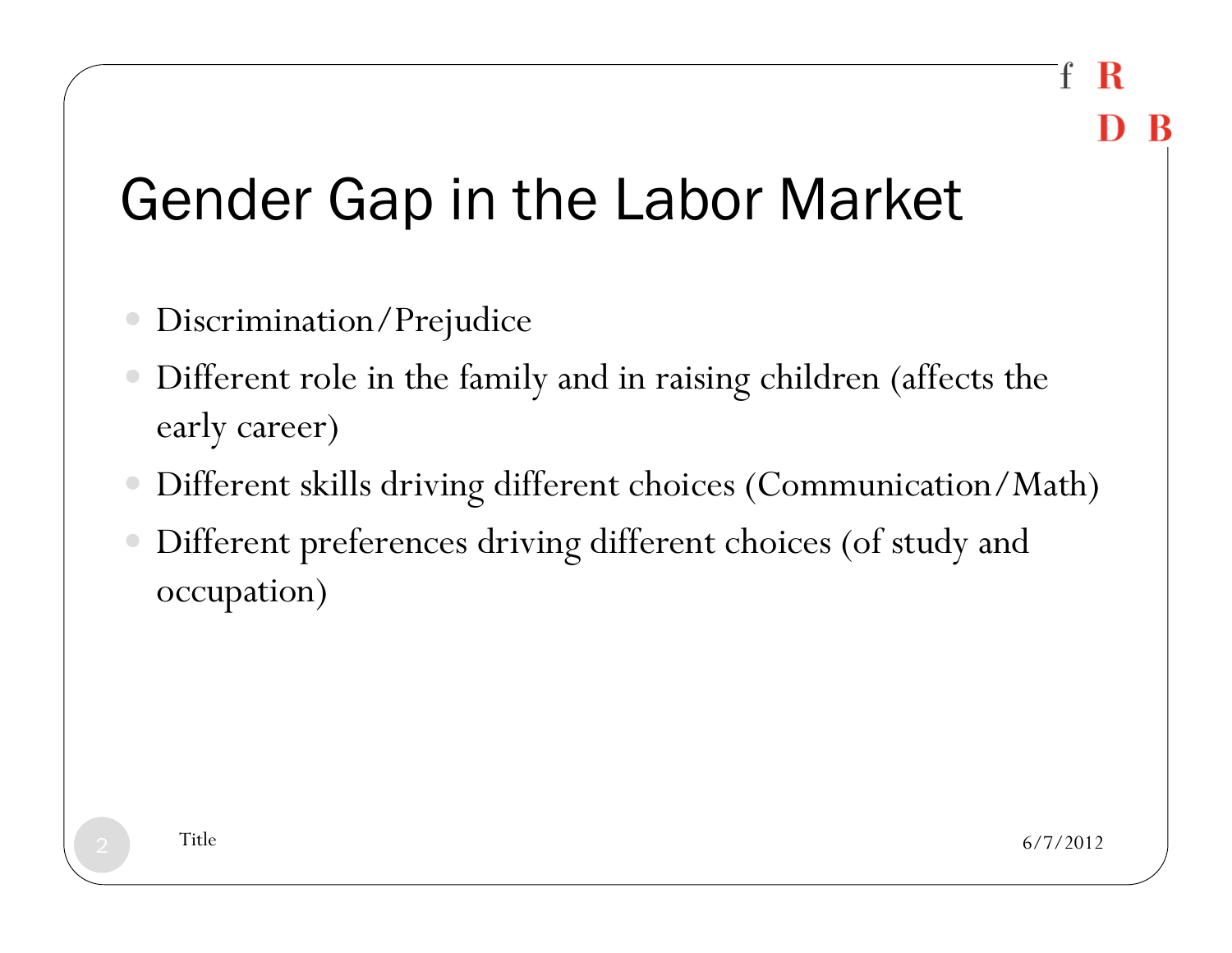### The Gender Gap is a pervasive Phenomenon

- In most countries women exhibit lower wage, income, and labor-force participation than men as of 2011.
- There are large differences in the Gap across countries.
- We chose USA (low gap), Spain (intermediate gap), Italy (large gap among OECD).

 $\frac{1}{3}$  Title 6/7/2012

£

- К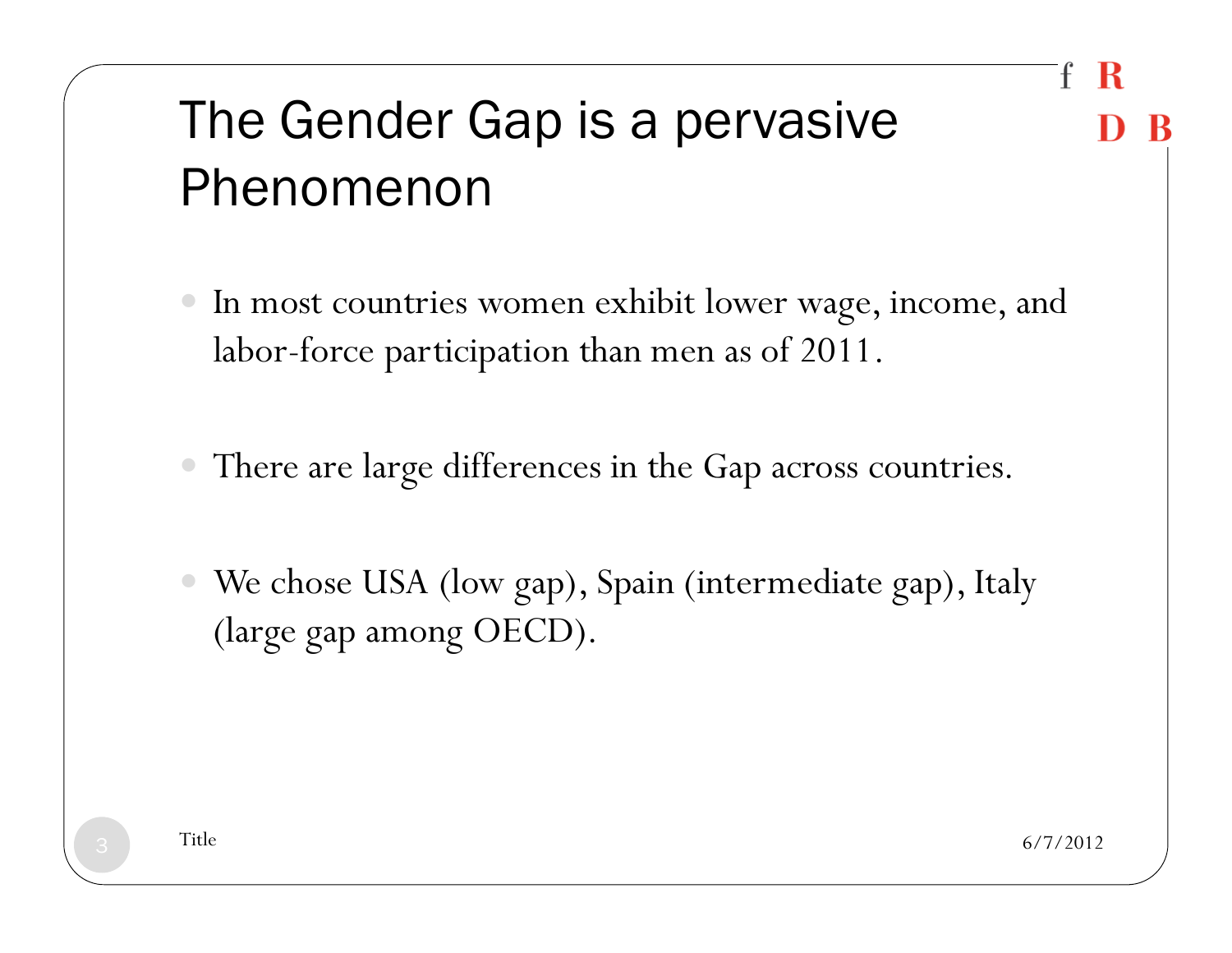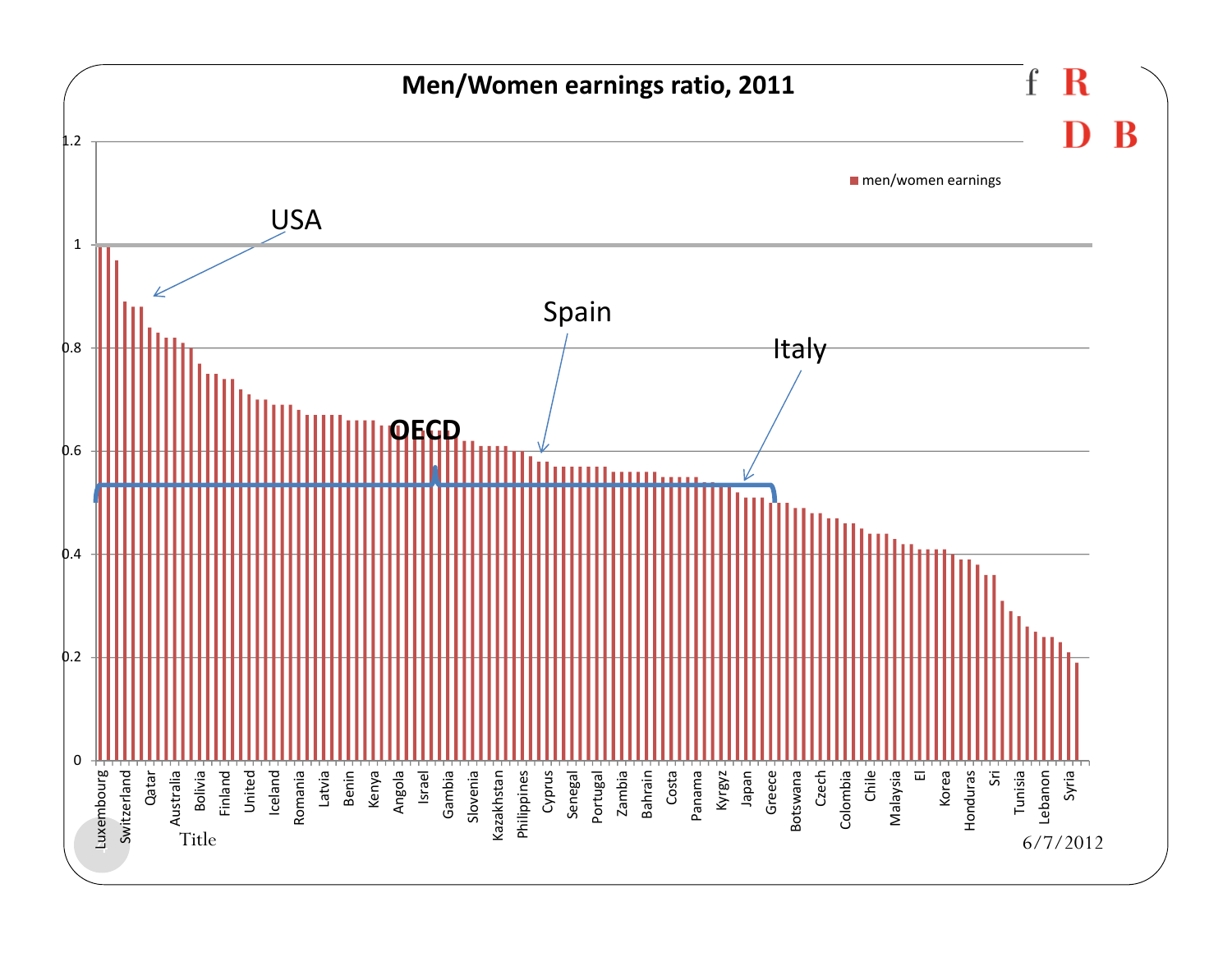### We analyze different components of the Gap

- Focus on college Educated
	- Women are more educated than men on average.
	- College educated are the engine of innovation and growth.
	- USA: Role of prejudice/discrimination vs. productivity/frictions
	- Spain: Role of family and children on early career.
	- Italy: Role of the choice of college major, skills, preferences and social pressures.

5

 $\frac{1}{5}$  Title 6/7/2012

K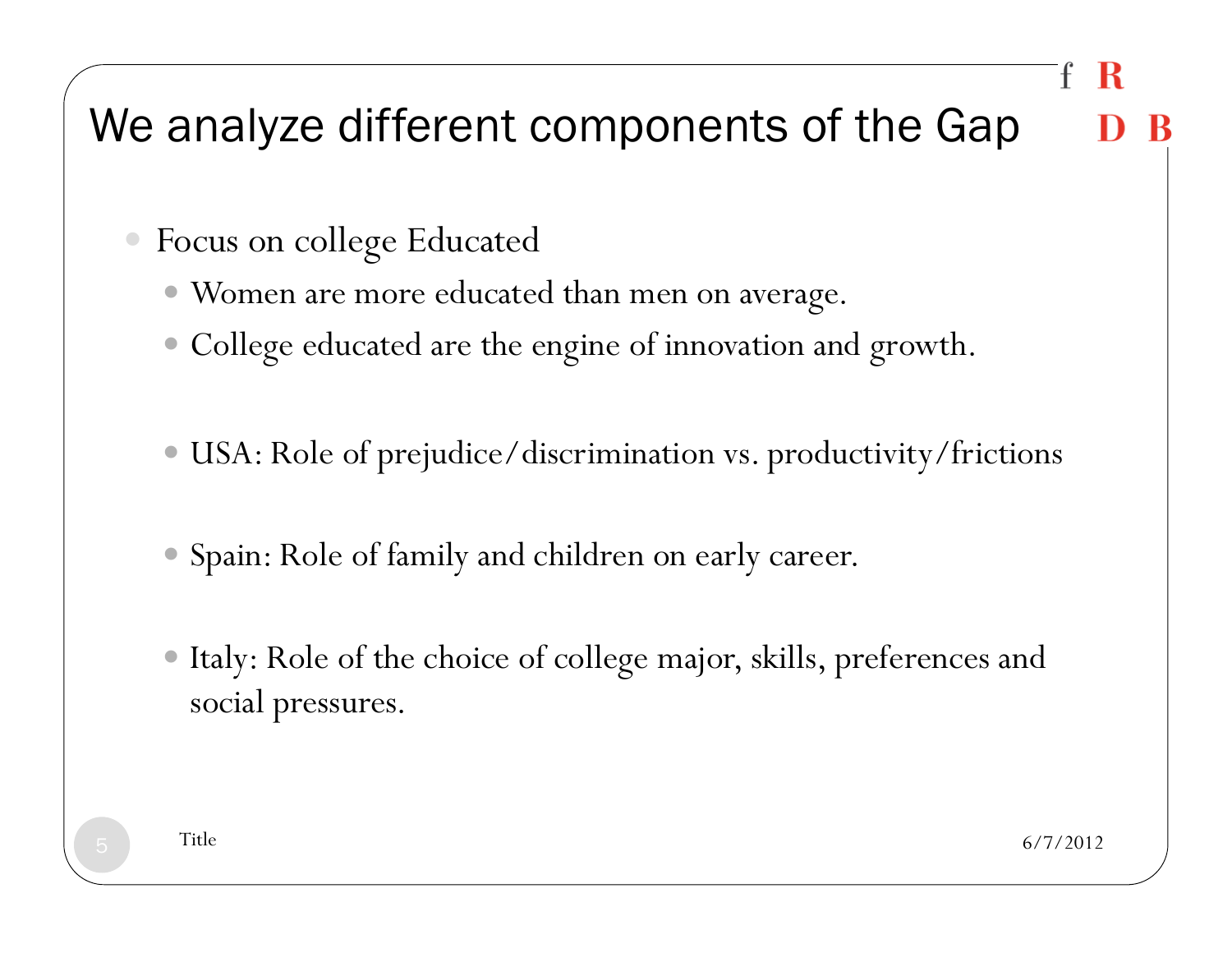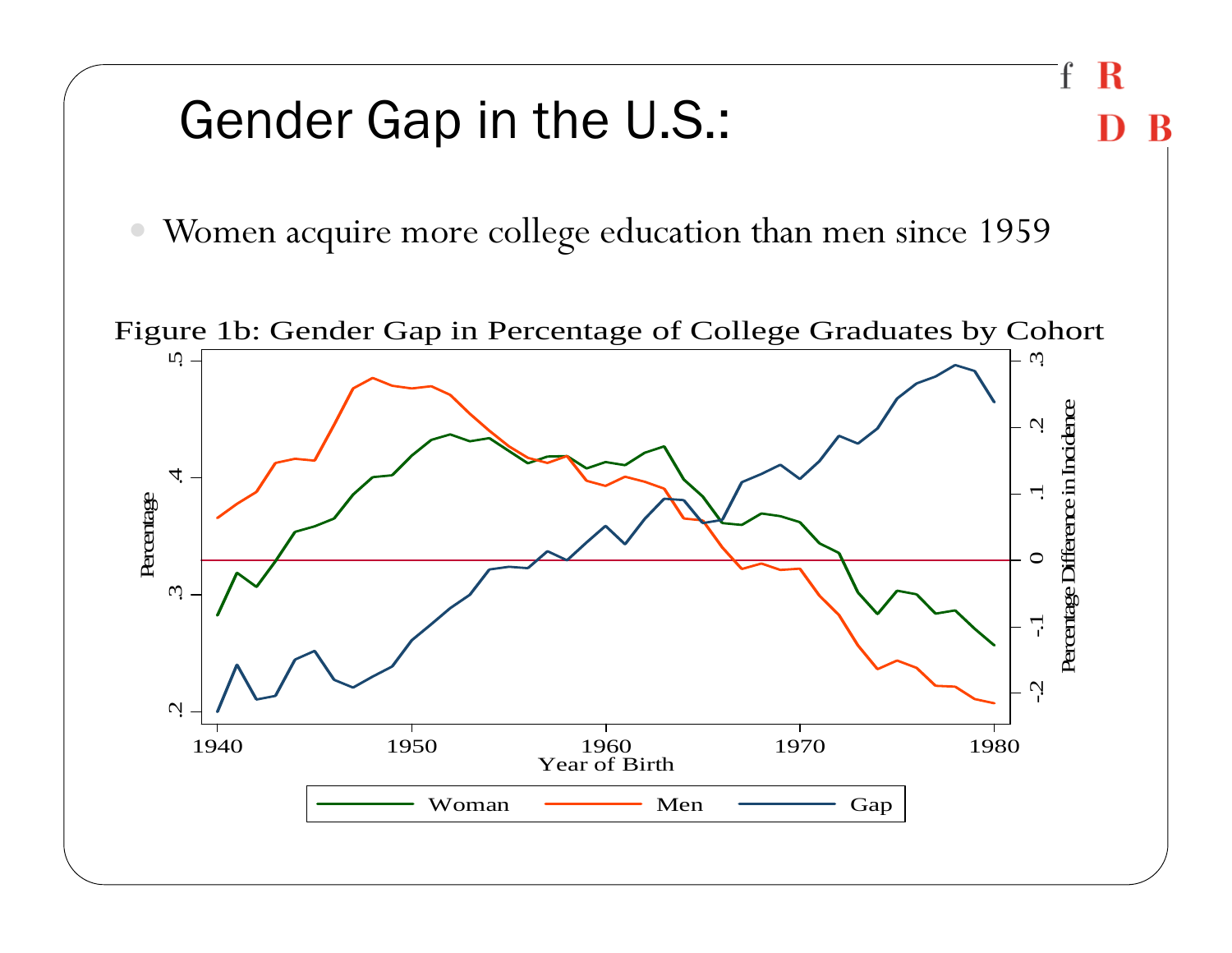# Gender Gaps in the U.S.: Descriptive Evidence – Labor Supply

- Women participate less than men to employment and work fewer hours.
- The wage gap still exists but it has decreased substantially and is much smaller than in other countries.
- Among highly educated the gap is due to smaller access of women to top positions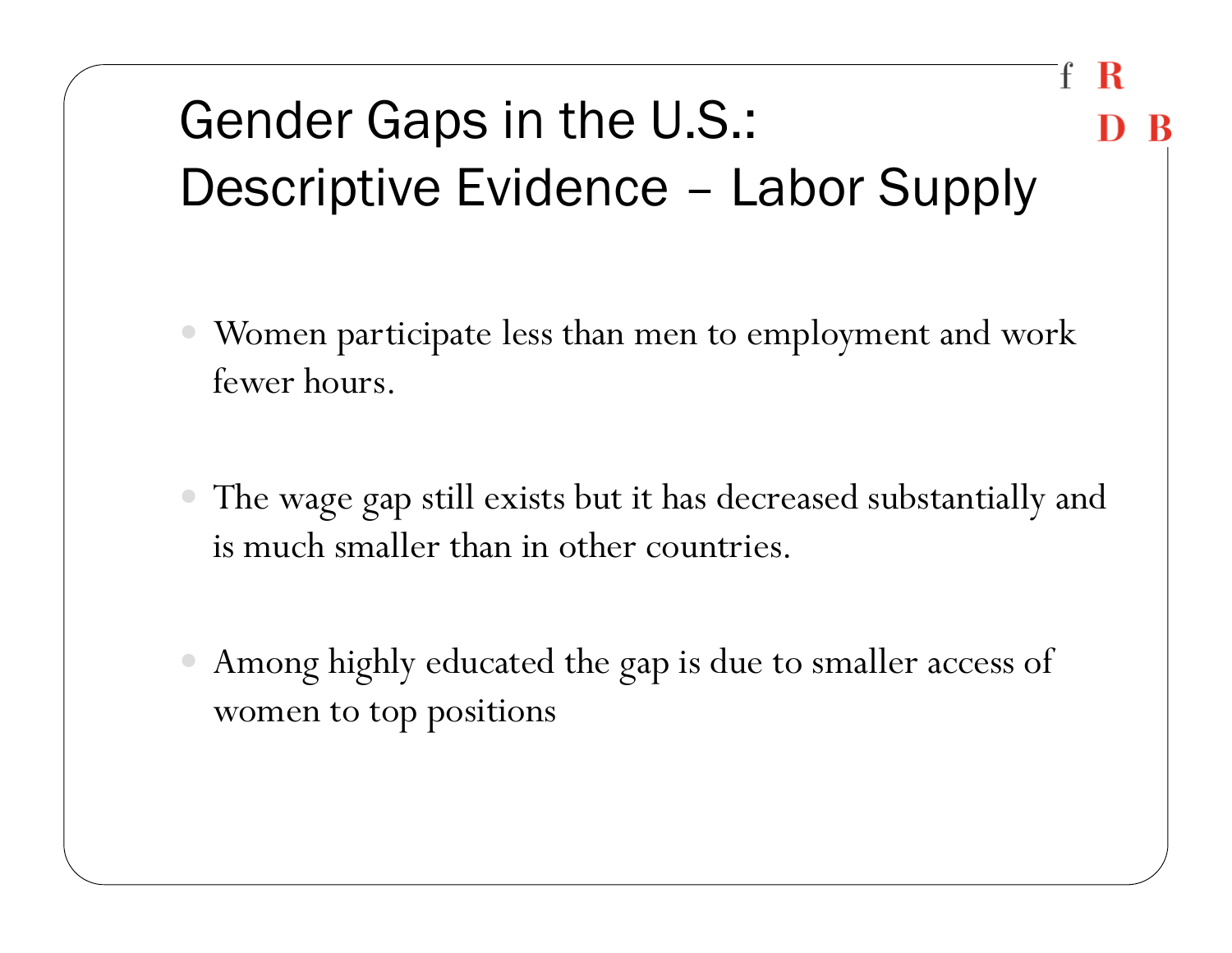# Gender Gaps in the U.S.: Descriptive Evidence – Wages

Figure 11a: Gender Earnings Differential Over Time, Unconditional Case

f

K

R



Note: Dashed Lines represent 95% confidence interval.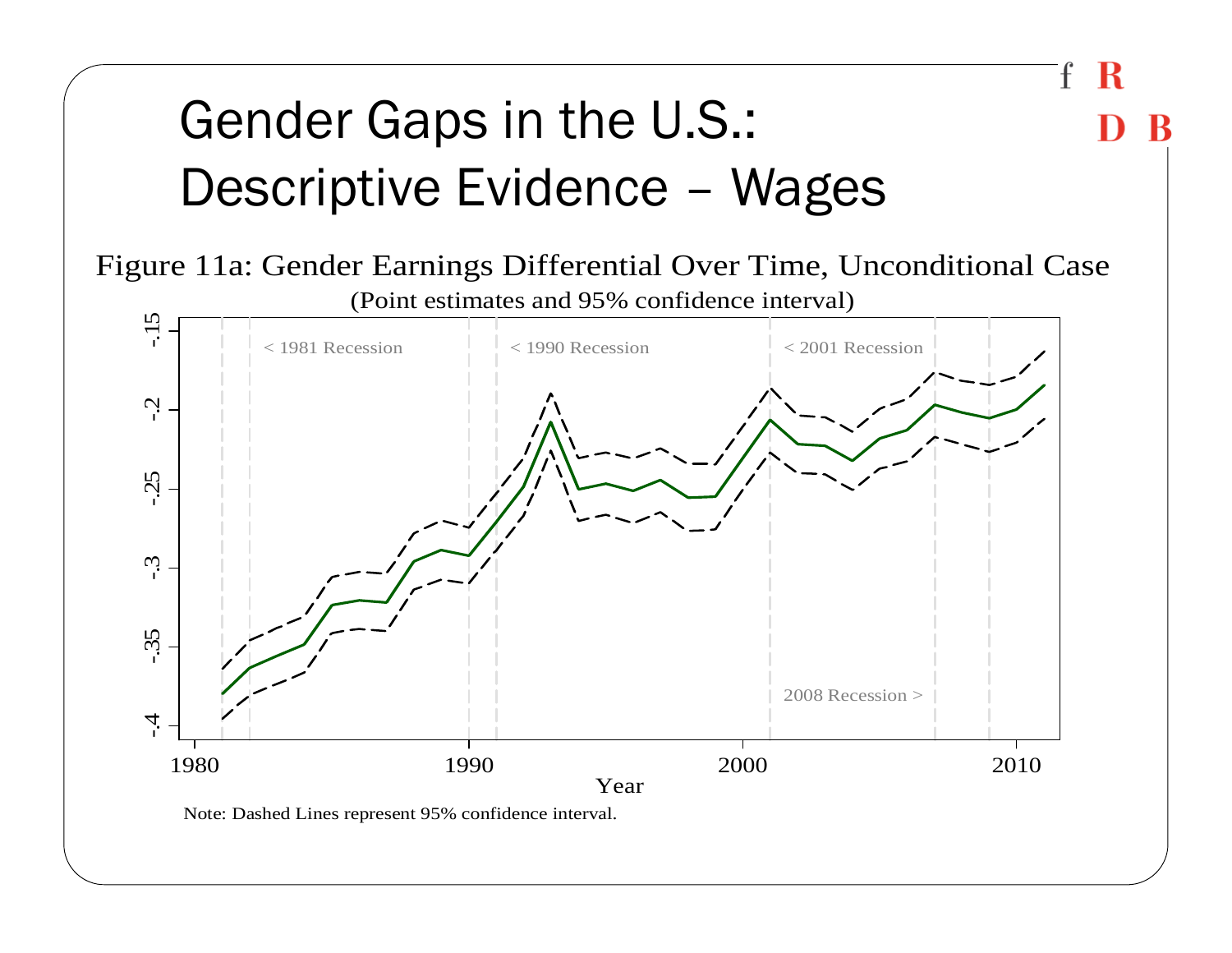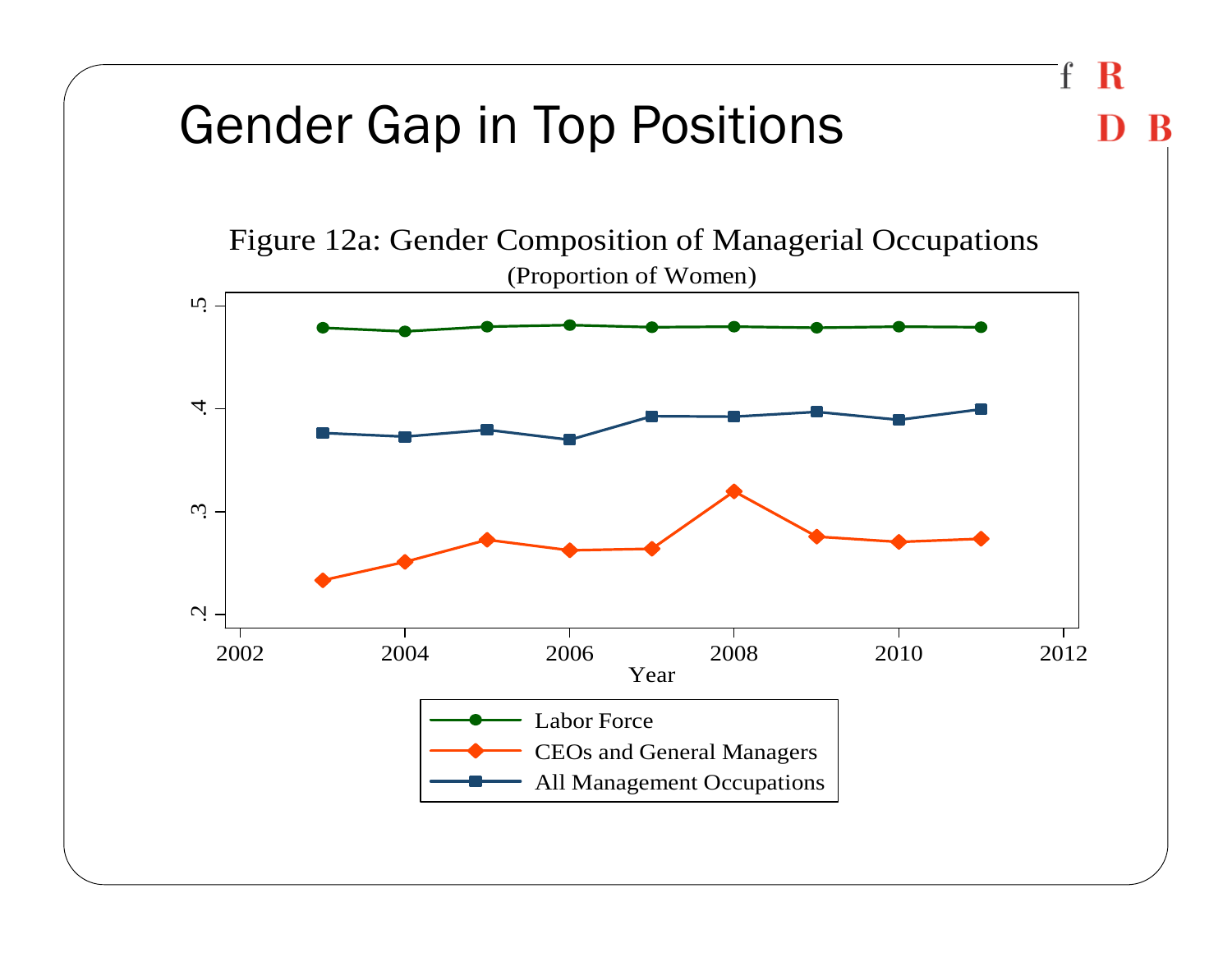### Gender Gaps in the U.S.: The Impact of Employer's Prejudice

- We focus on three determinants:
	- Productivity differences;
	- Employers' prejudice;
	- $\bullet$ Search frictions.
- Prejudice is modeled as a loss of surplus for the employer from hiring women. Hence they will pay them less and/or hire fewer.
- The fact that some employer are prejudiced lower the outside option and bargaining power of all women and decreases their wages even with non-prejudiced employers.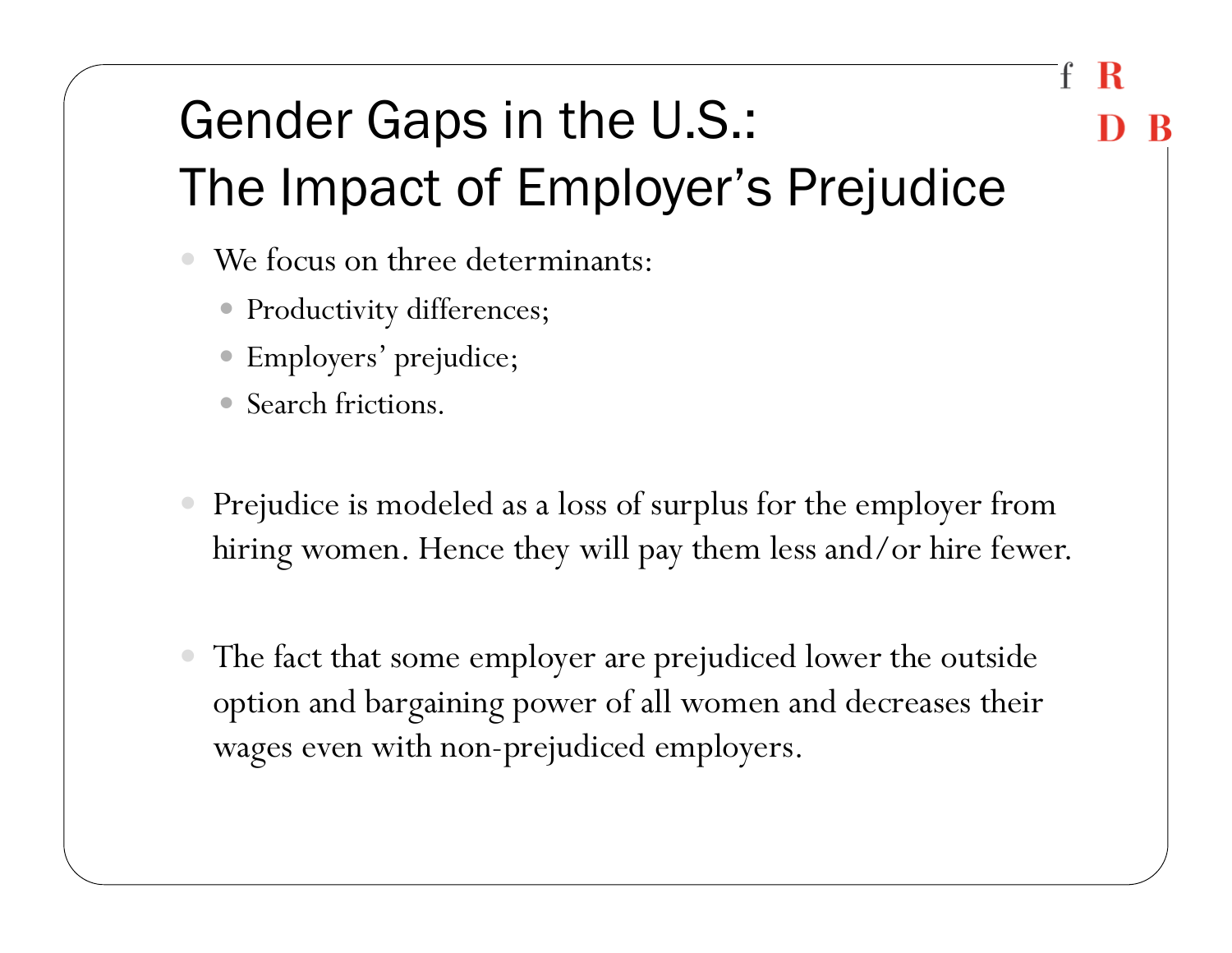# Key data to identify prejudice from productivity

- If men and women have the same type of distribution of productivity across them (even with different average) and there is wage below which they will not work (reservation wage), then the actual distribution of wages of men and women should be similar.
- But it is not. This is because there is a concentration of women at lower than modal wages. From this concentration we can derive the percentage of prejudiced employers and the scale of prejudice.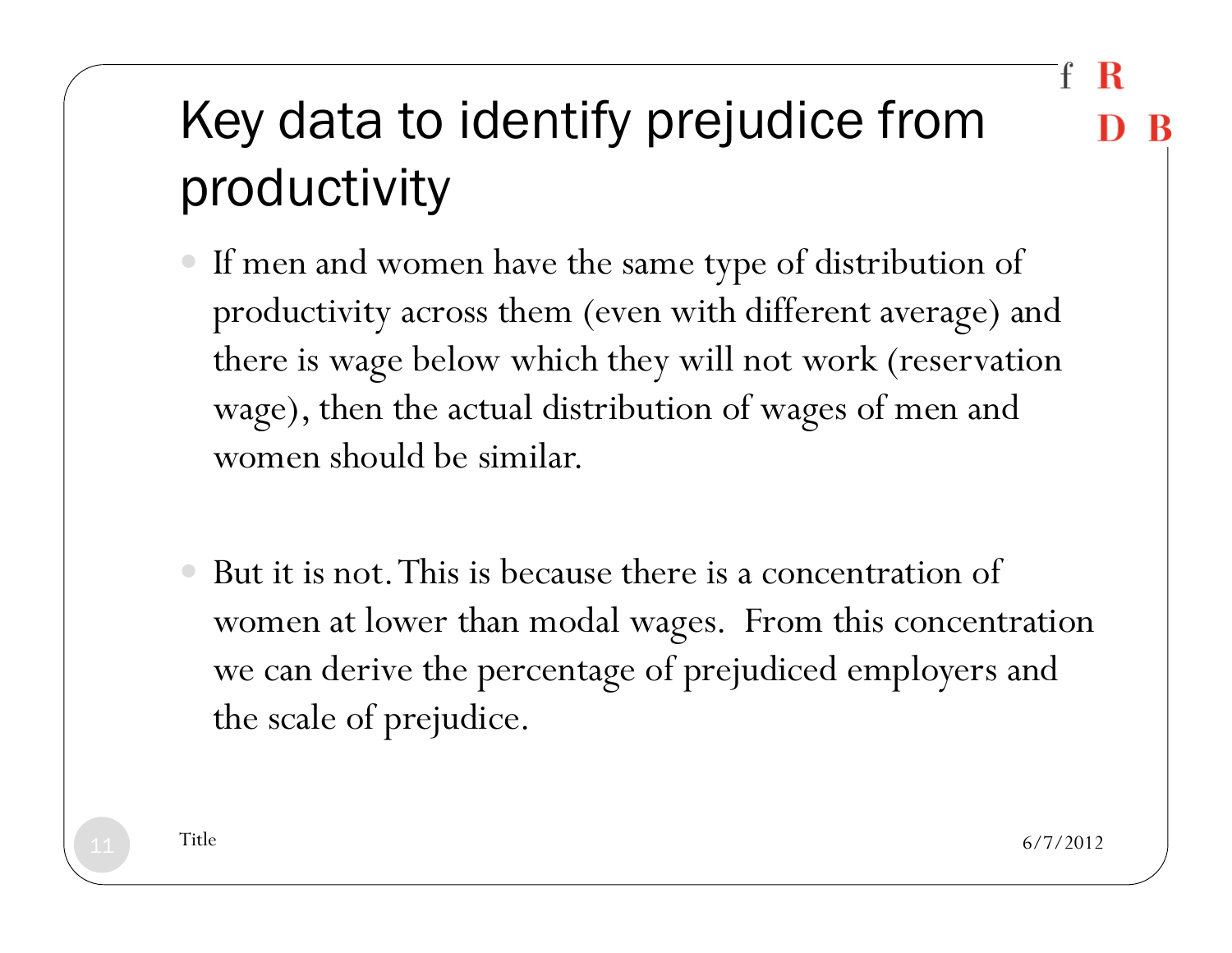# Effects of Prejudice

- Once we have identified the share of prejudiced employers and the intensity of their prejudice we can do some experiments
- 1) What would be the wage gap eliminating the other differences (productivity and labor market conditions) only due to prejudice?

 $\frac{2}{10}$  Title 6/7/2012

£

-К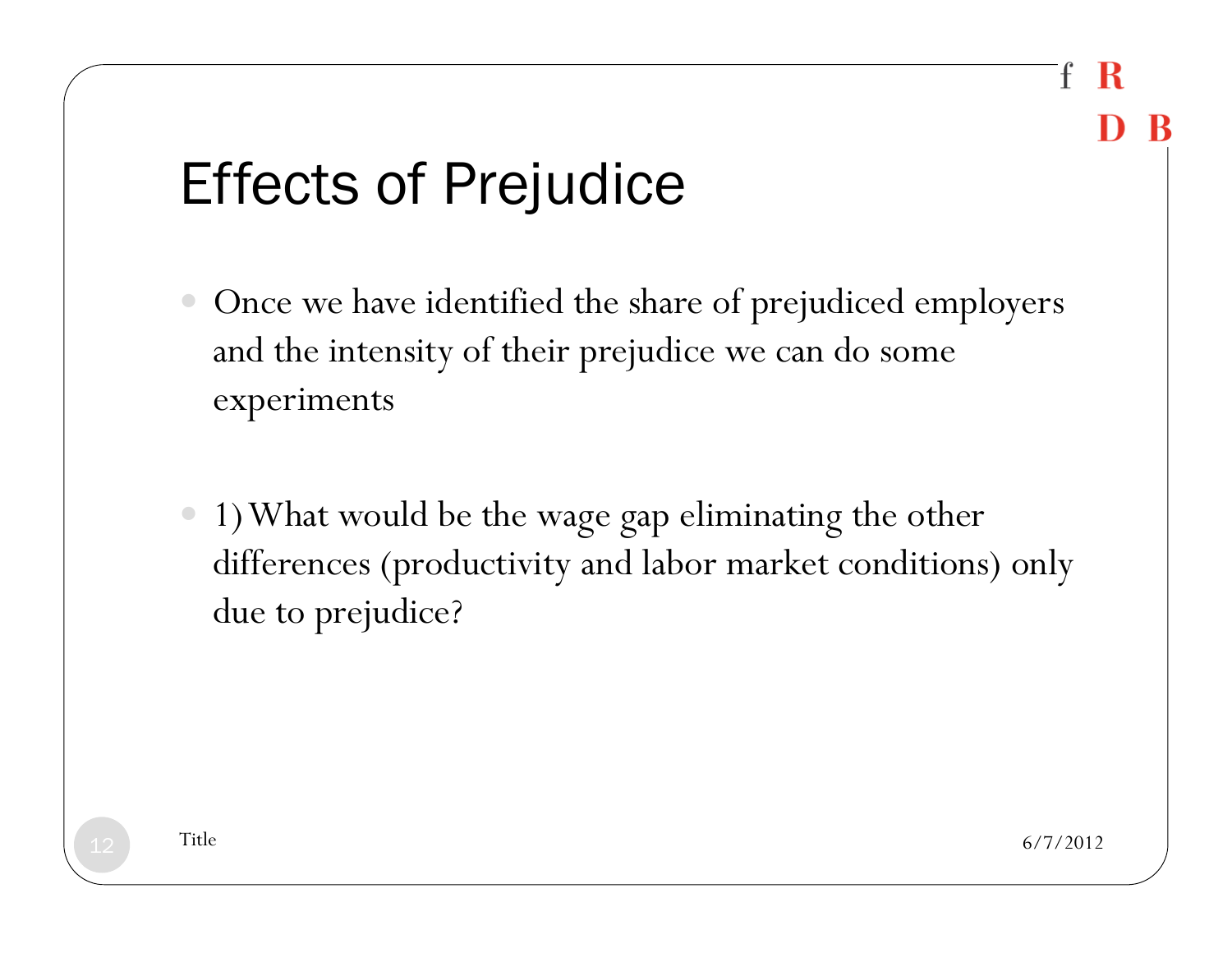## The Impact of Employer's Prejudice: Results

- $\bigcirc$  Prejudice has a significant impact in explaining the wage gap but the impact is decreasing over time and it accounts for 30- 35% of the gap as of 2005.
- For Master and PhD however prejudice seems more significant than for college educated. It also increased between 1995 and 2005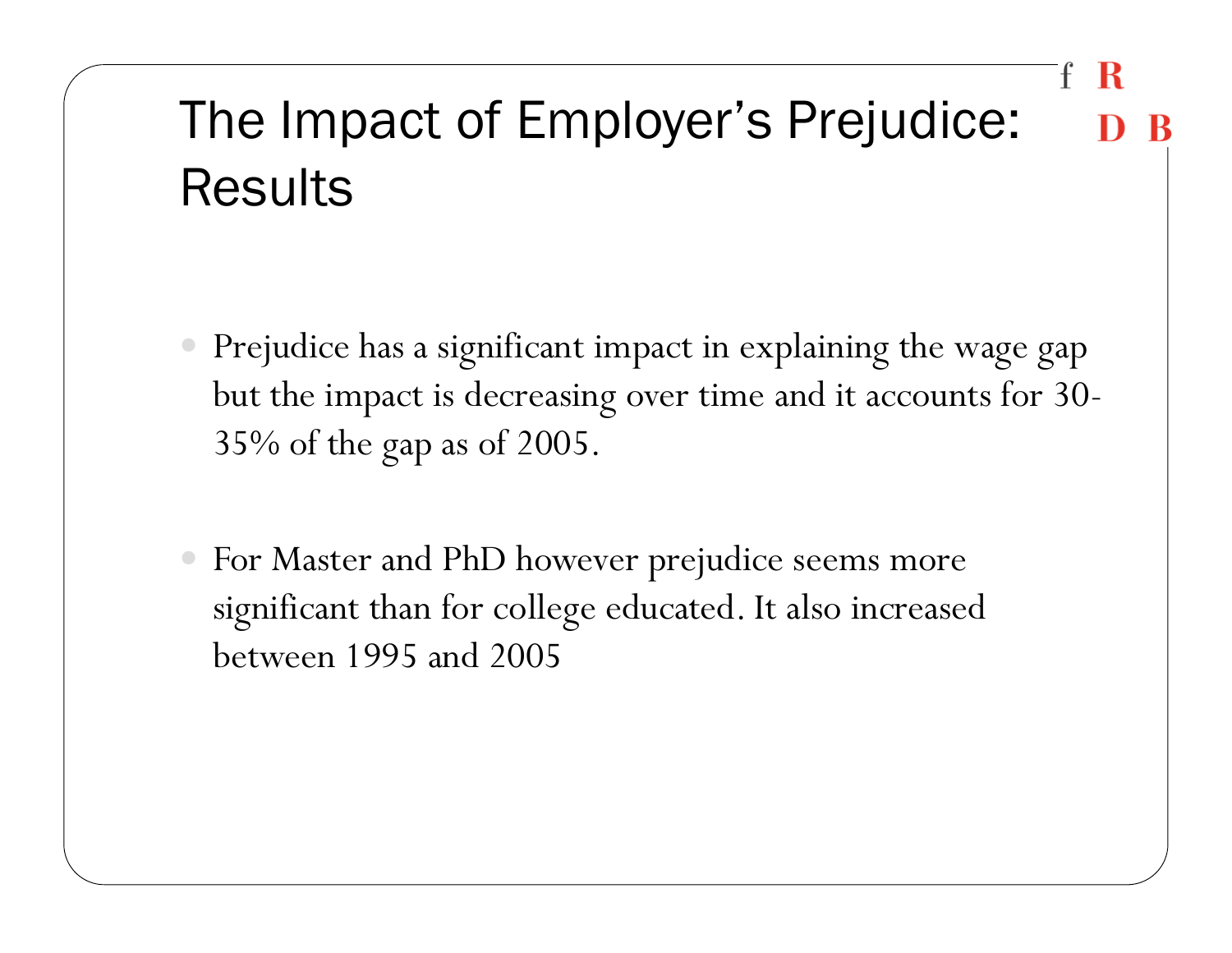#### The Impact of Employer's Prejudice on wage gap 2005

 $\mathbf f$ 

R

B

| Education:                        | Ph.D. and<br><b>MA</b> | College | High School |
|-----------------------------------|------------------------|---------|-------------|
| Wage gap due to<br>prejudice only | $12\%$                 | $7\%$   | $7\%$       |
| Actual wage gap                   | 28%                    | 22%     | $22\%$      |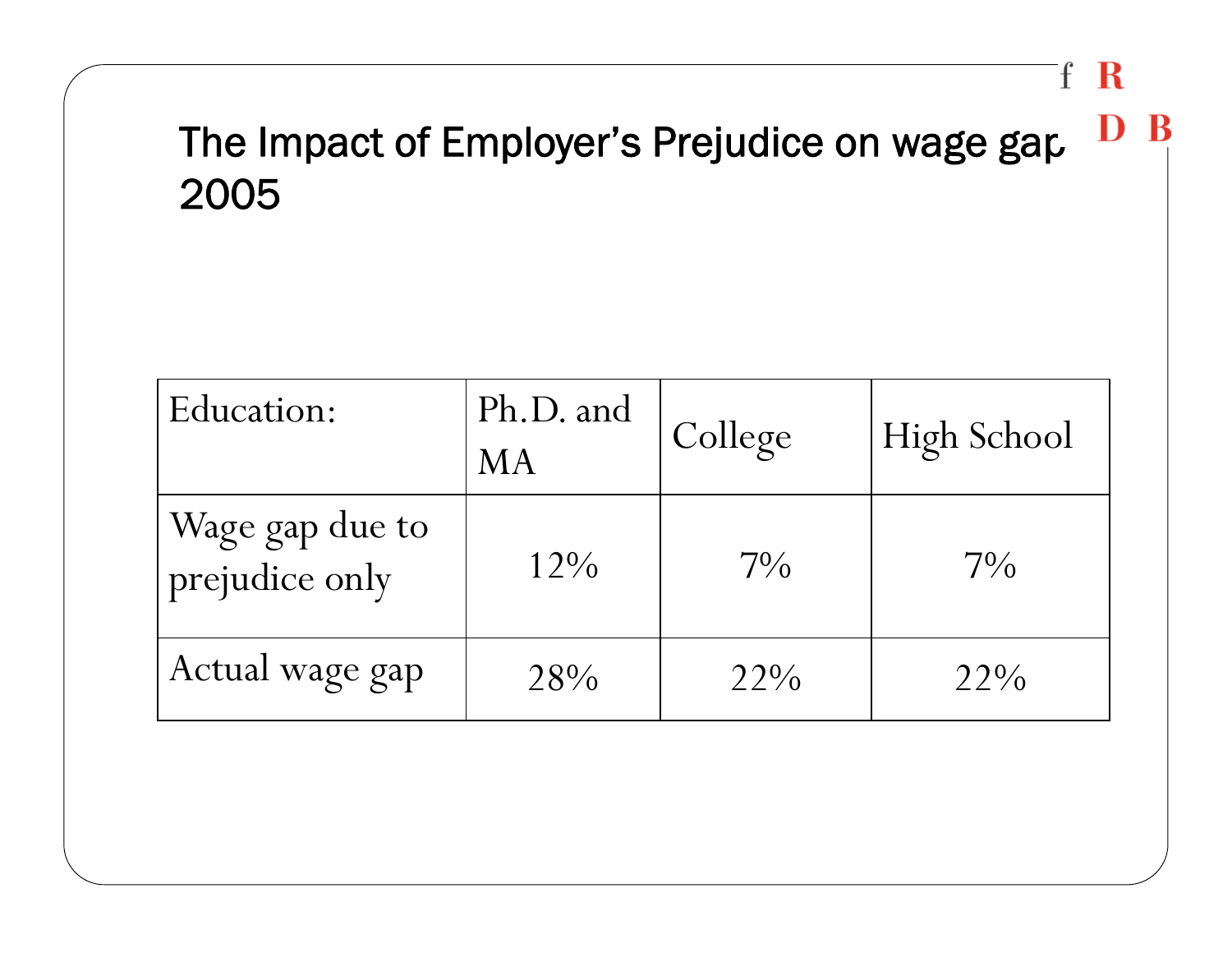# Impact of Education

 High education does not allow to "escape" prejudice. Glass ceiling.

£

- Consistently with the results The "welfare return" of education was **lower for women than for men** in 2005.
- Without Prejudiced employers, the welfare returns to education between men and women would be the **same.**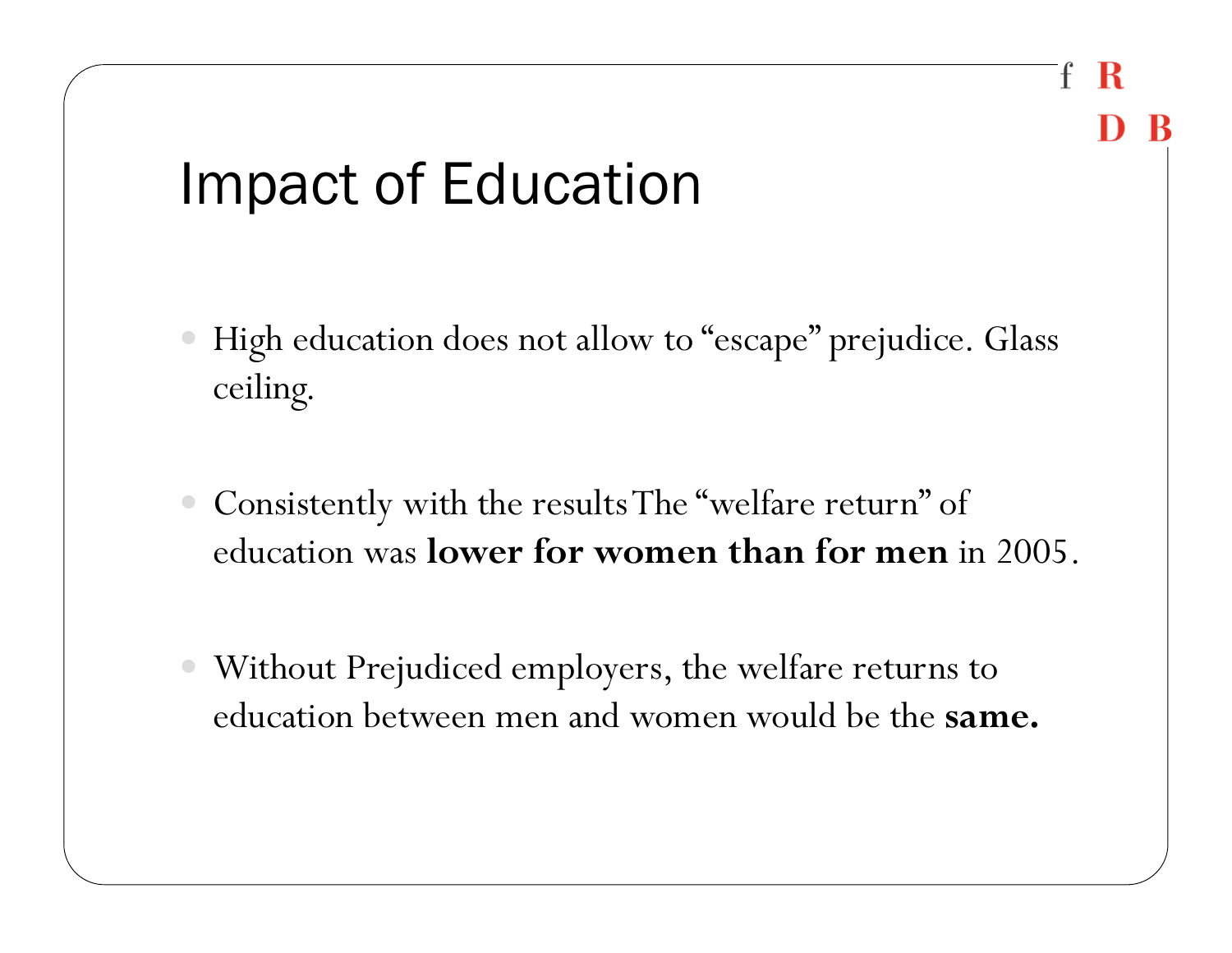### Impact of Anti-Discrimination Policies

- The results of our policy Experiments show:
	- The *Equal Pay* (mandate same pay for men and women of same productivity) policy redistributes welfare from men to women but it is not able to fully close the gender gap.

 $\bullet$  The *Affirmative Action (transfer to employer for each woman hired)*  policy has a smaller impact on closing the gap but it is more likely to generate net welfare gains because it distorts less the hiring decisions.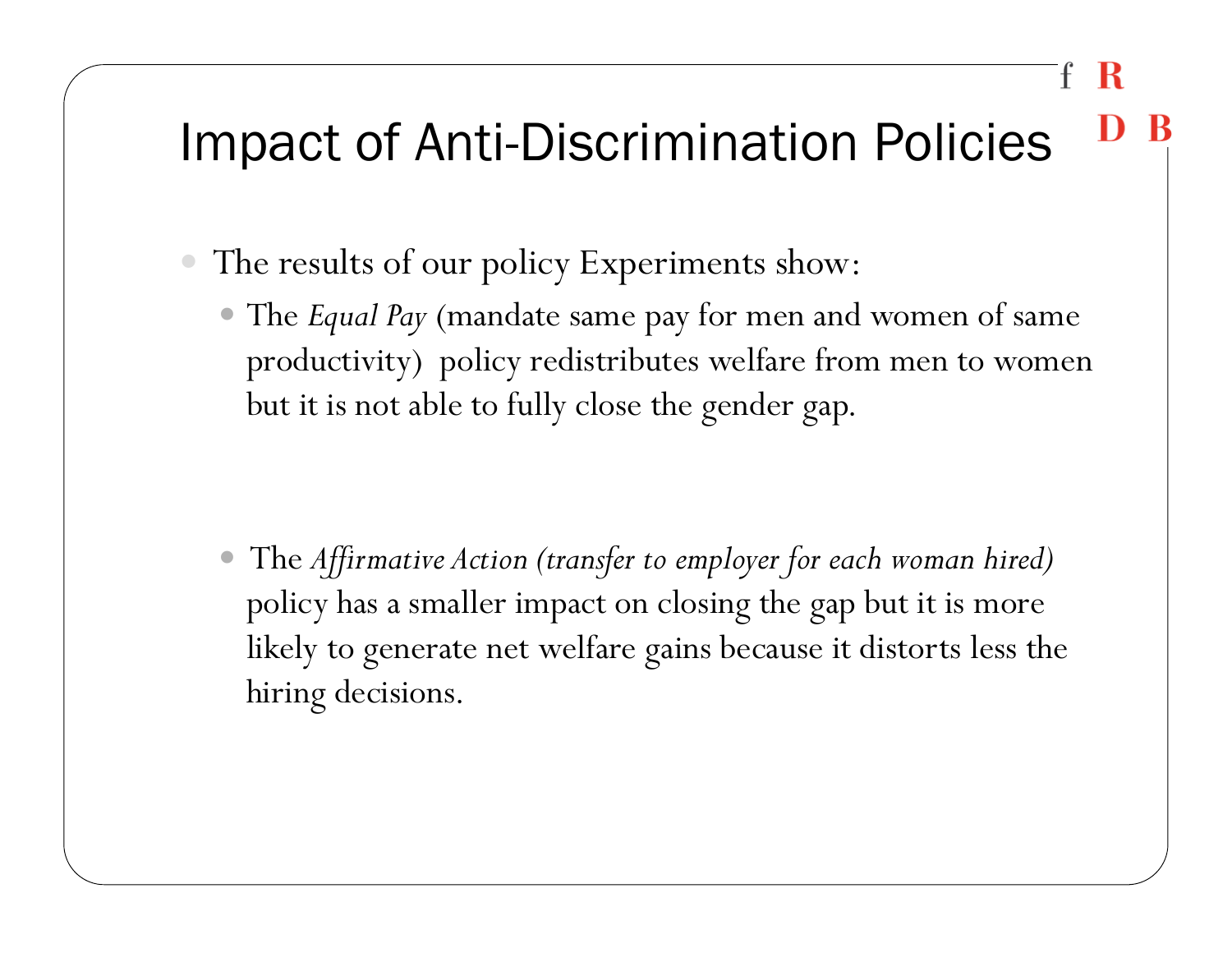### The role of Family in the Gender Gap: Evidence from Spain

**1.** Compare male and female behavior in labor supply and in performance along the life cycle and for different birth cohorts

**2.** Estimate the impact of having children for males and females on labor market decisions (labor supply) and outcomes (wages) Did it change between 1994 and 2008?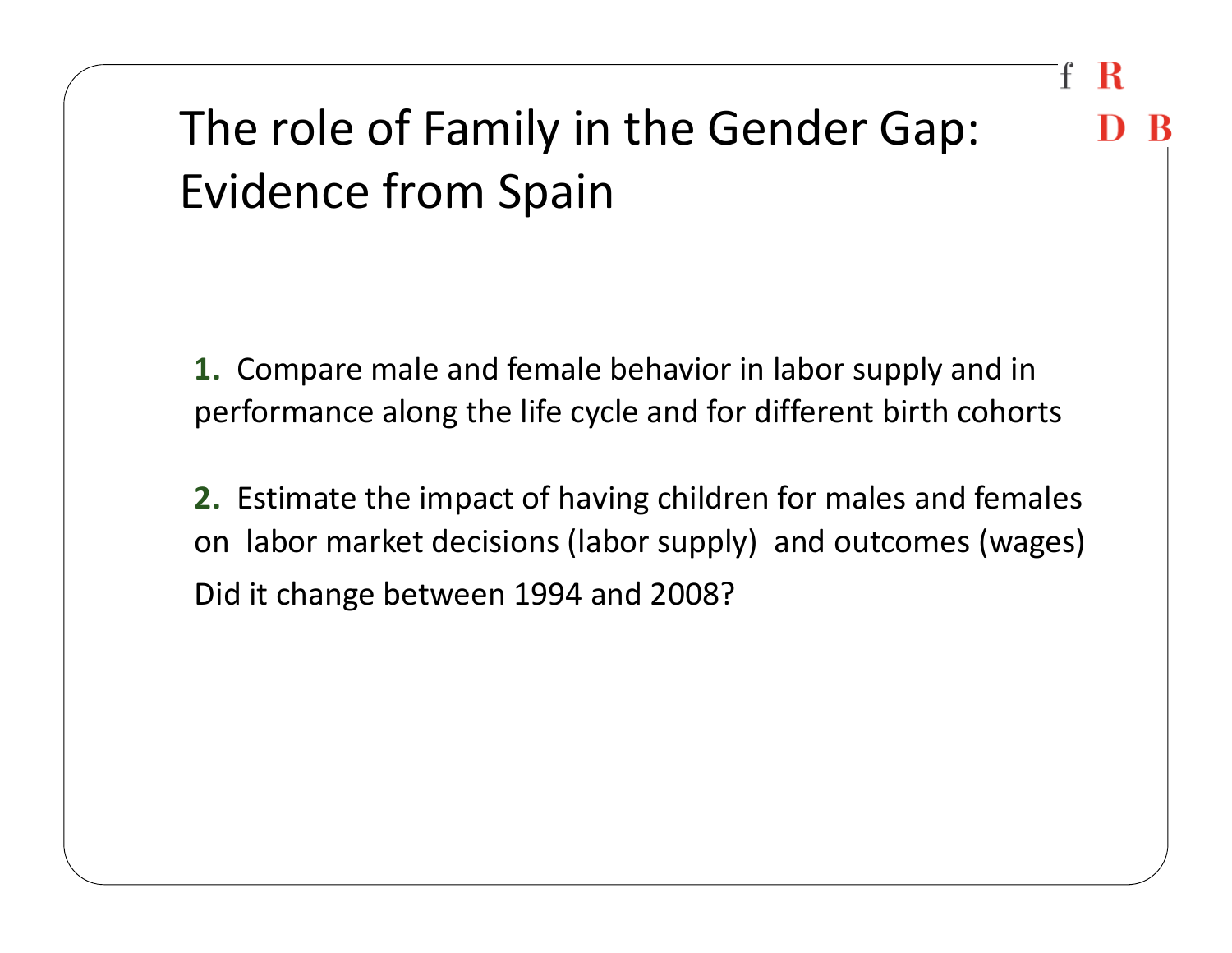

College female employment rates higher than males' for very young ages. By age 30 employment gender gap of 15% for the oldest cohorts and 7% for the youngest one. By the 40s, employment gap falls but parity in employment rates never reached.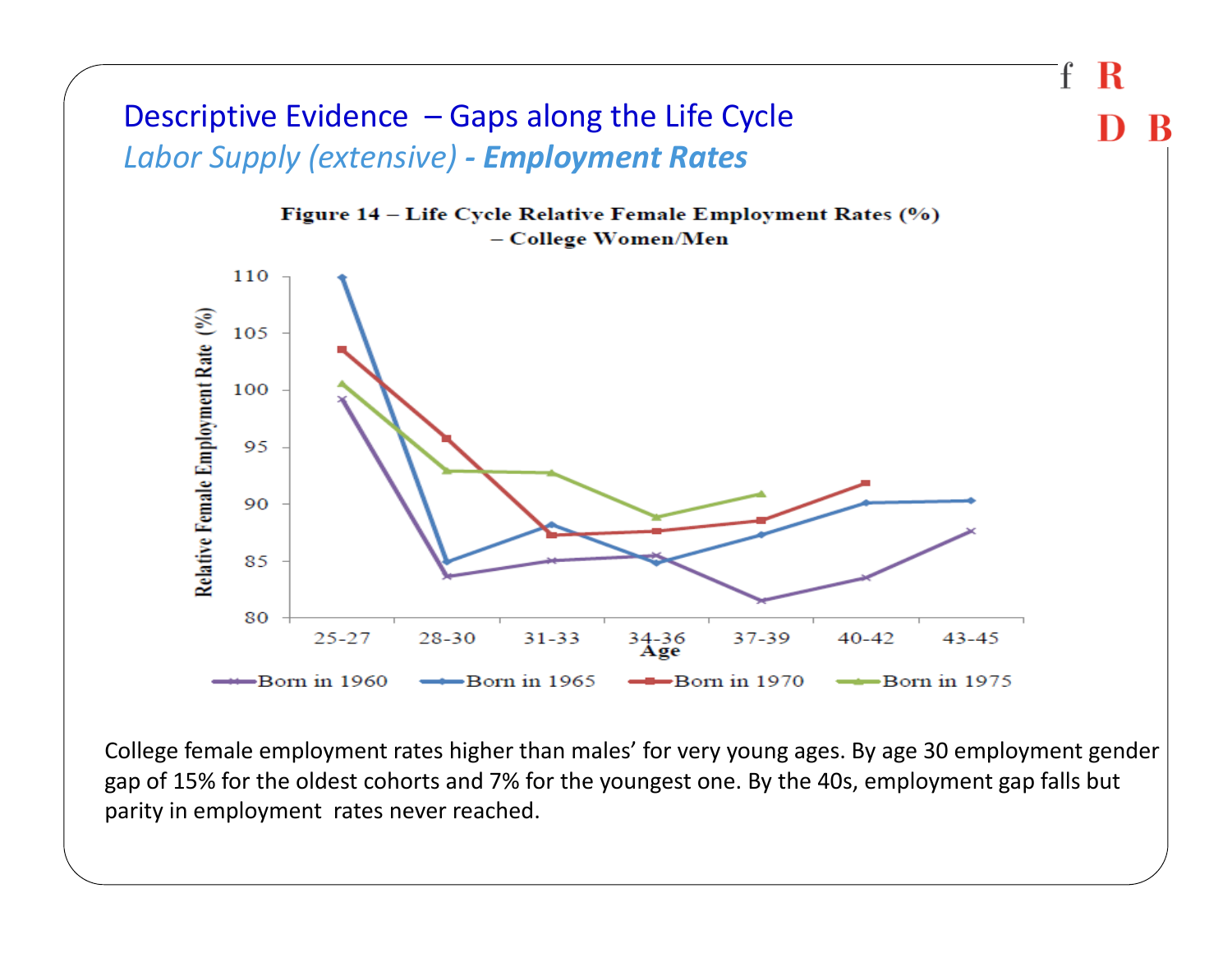#### Descriptive Evidence (II) - Gaps along the life cycle *Performance – Incidence in Top Jobs*





Although the absolute numbers are low, clear decrease in the relative incidence of females along the life cycle. Furthermore, very similar pattern across birth cohorts.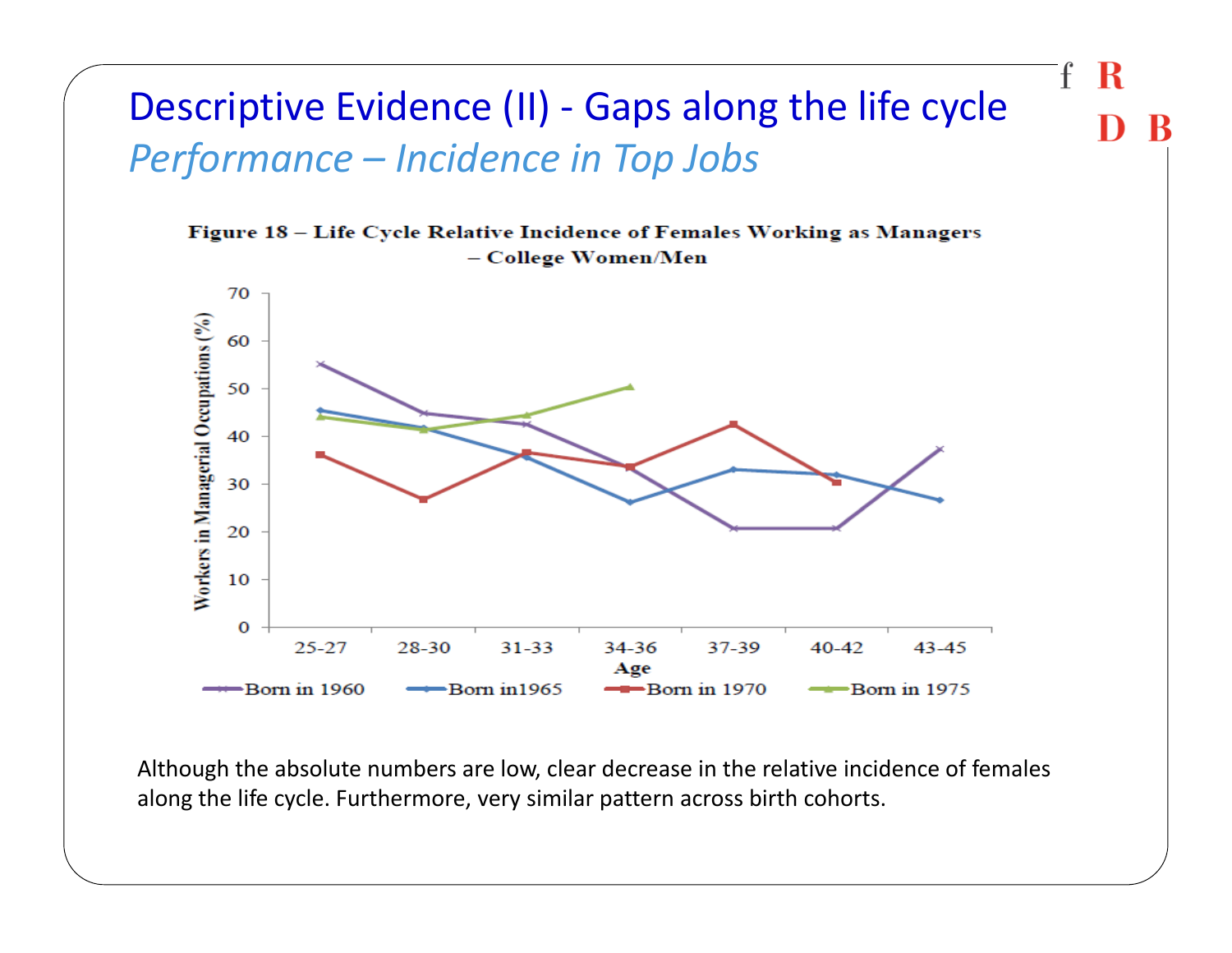The Impact of Children in Gender Gaps on Labor Supply & Labor Performance

 $\bigcirc$  Data: Spanish data from the European Household Panel (1994) and the 2008 wave of the Spanish data of the European Survey of Living Conditions (EUSILC) – (Highly comparable 14 years after).

 $\bigcirc$  Sample: individuals between **25-45** years of age, when parenting affects labor choices more strongly and to those who have achieved the highest level of education (tertiary).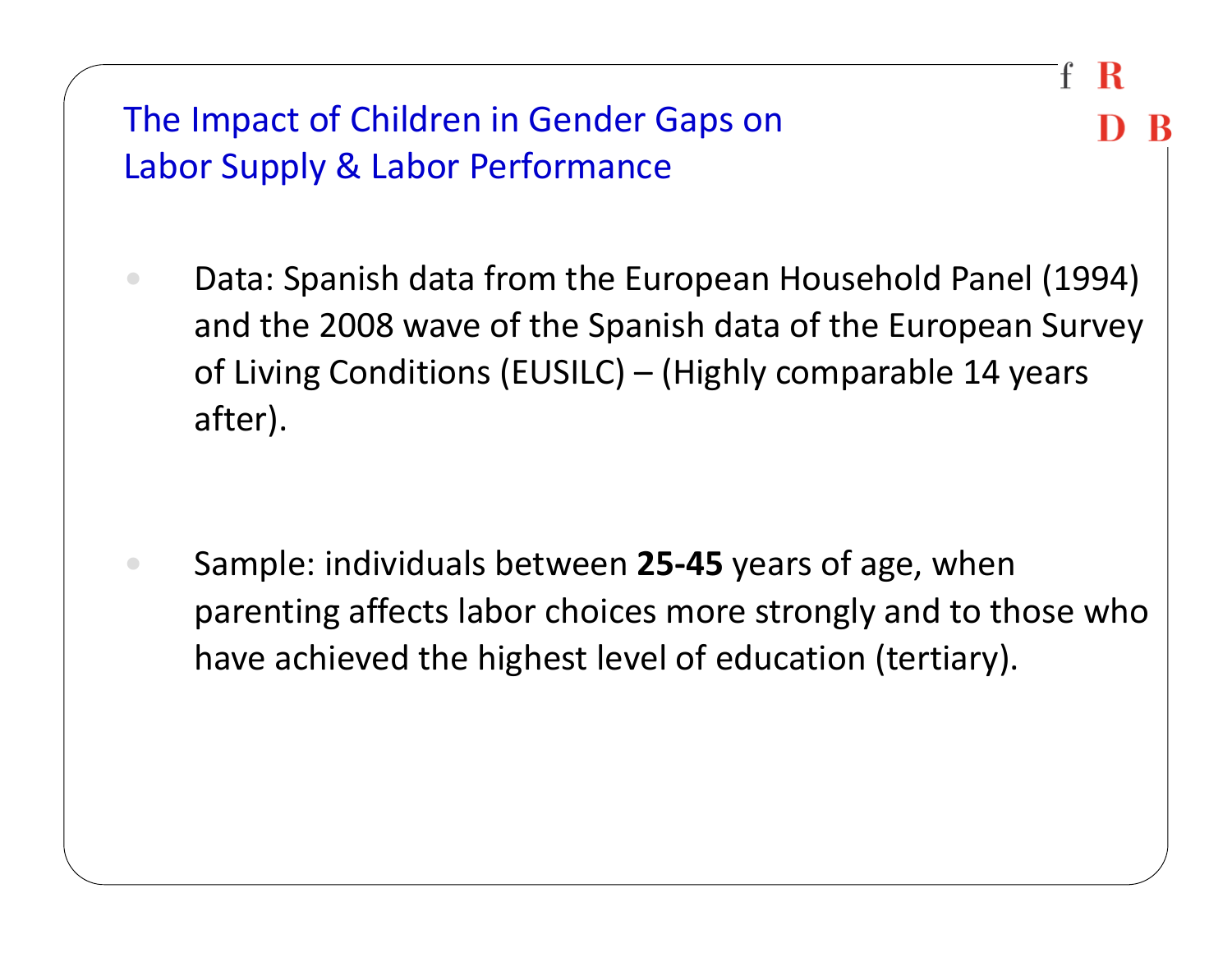| <b>Gaps in Labour Supply and in Performance:</b><br>1994, 2008                         |         |                     |      |                        |       |                              |        |                            |
|----------------------------------------------------------------------------------------|---------|---------------------|------|------------------------|-------|------------------------------|--------|----------------------------|
| Table 1. Labor Market Statistics of College Men and Women Age 25-45 in Spain 1994-2008 |         |                     |      | (Women-Men)            |       |                              |        |                            |
|                                                                                        |         | Employment<br>Rates |      | <b>Part-Time Rates</b> |       | <b>Managers</b><br>incidence |        | Log Hourly<br><b>Wages</b> |
|                                                                                        | 1994    | 2008                | 1994 | 2008                   | 1994  | 2008                         | 1994   | 2008                       |
| <b>Gender Gap All</b>                                                                  | $-24%$  | $-6%$               | 10%  | 12%                    | $-5%$ | $-2%$                        | $-6%$  | $-12%$                     |
| <b>Gender Gap no child</b>                                                             | $-11\%$ | $-1\%$              | 12%  | 8%                     | $-3%$ | $-0%$                        | 10%    | $-11%$                     |
| Gender Gap children -30%                                                               |         | $-14%$              | 9%   | 18%                    | $-7%$ | $-5%$                        | $-13%$ | $-13%$                     |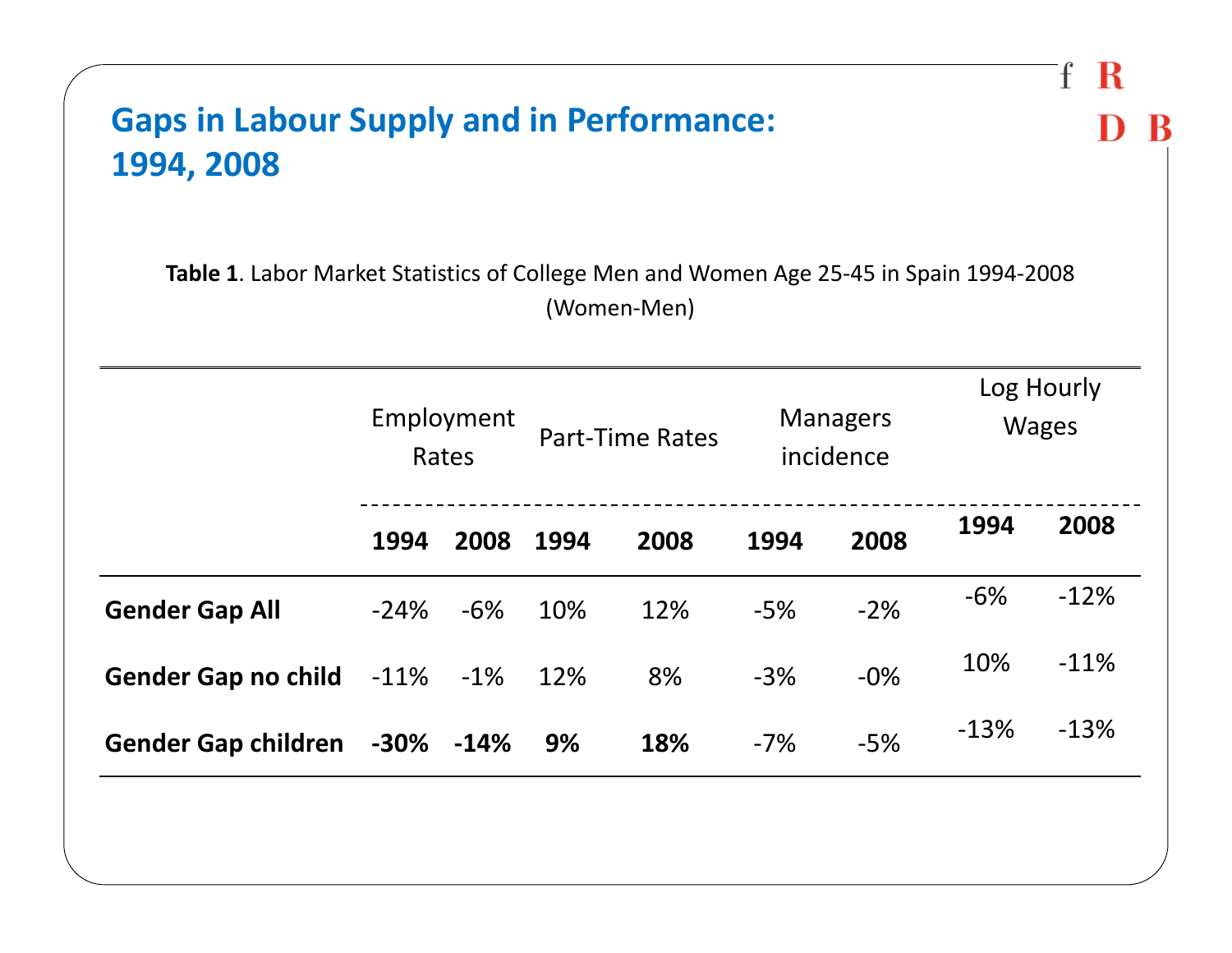#### Estimation of the Impact of Children in Gender Gaps

Sample: 25-45 years, college educated.

Children Variable: Having Children (a dummy for having children)

- We estimate the Probability of Working versus Non-Working, Part-Time vs. Full-Time and Top Jobs vs. any other job
- There is an issue of omitted variables and possibly endogeneity. *Instrument: Fraction of women with children by region, age and marital status*.
- 3. For Wages, standard IV estimation of Log Hourly Wages The same instrument as above.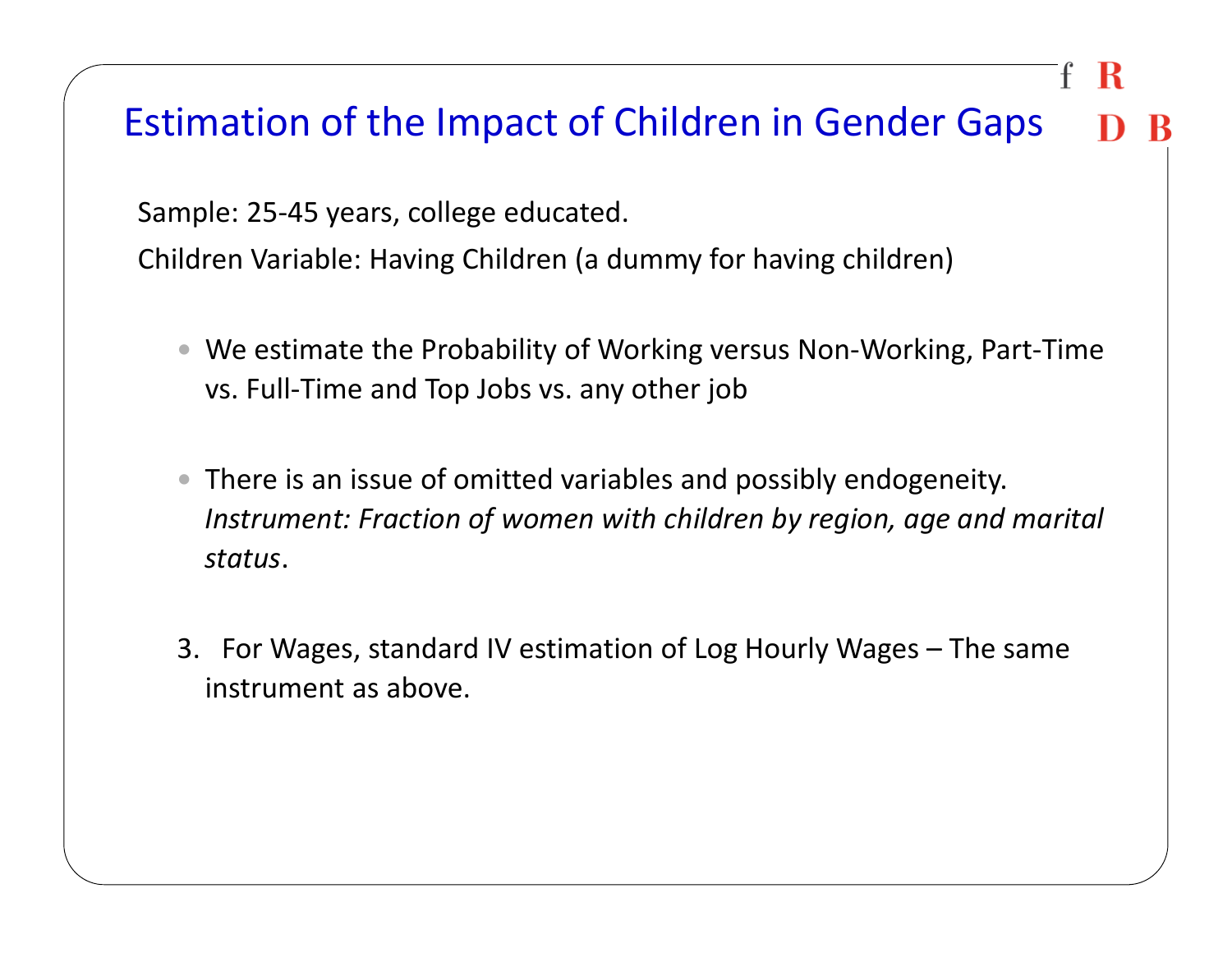#### Estimation of the Impact of Children on:

|               |             | <b>Employment Rates</b> |           | <b>Part Time Rates</b> |          | Incidence in Top<br>Jobs | Log Hourly Wages |             |
|---------------|-------------|-------------------------|-----------|------------------------|----------|--------------------------|------------------|-------------|
|               | 1994        | 2008                    | 1994      | 2008                   | 1994     | 2008                     | 1994             | 2008        |
| Female        | $-0.065$    | 0.019                   | $0.139**$ | $0.088***$             | $-0.007$ | $-0.007$                 | 0.118            | $-0.064***$ |
|               | (0.064)     | (0.019)                 | (0.060)   | (0.020)                | (0.041)  | (0.011)                  | (0.084)          | (0.022)     |
| <b>Having</b> | 0.116       | $0.081***$              | 0.074     | $-0.086**$             | 0.044    | $0.045**$                | 0.083            | $0.228***$  |
| Children      | (0.082)     | (0.045)                 | (0.096)   | (0.042)                | (0.040)  | (0.017)                  | (0.084)          | (0.033)     |
| Female*       | $-0.221$ ** | $-0.257***$             | $-0.060$  | $0.129***$             | $-0.098$ | $-0.028$                 | $-0.232***$      | $-0.042$    |
| Children      | (0.088)     | (0.043)                 | (0.080)   | (0.047)                | (0.058)  | (0.017)                  | (0.097)          | (0.038)     |

Ŧ

- R

Also included: In ER Age, Age squared and regional fixed effects. In the rest, also controls for years of tenure in the actual job, industry dummies and occupations. Individual sampling weights are used in all estimations.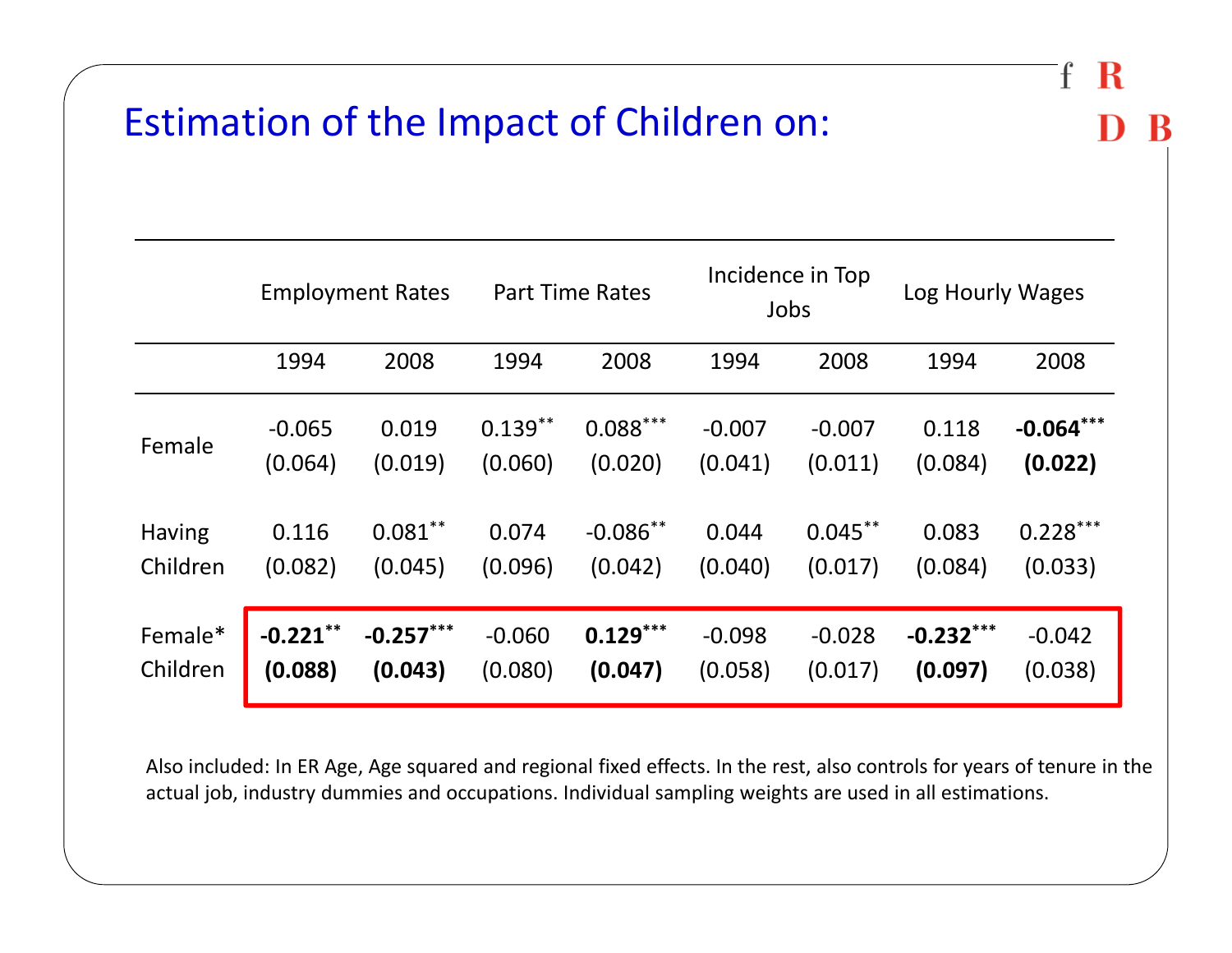| <b>Interpretation of Results</b> |  |  |
|----------------------------------|--|--|
|----------------------------------|--|--|

 $\triangleright$  Very significant impact of children on Labor Supply of womenroughly stable between 1994 and 2008.

£

- $\triangleright$  In 1994 women were using part-time, independently of having children.
- $\triangleright$  By 2008, more women with children use part-time and they do not suffer of a family-specific wage gap.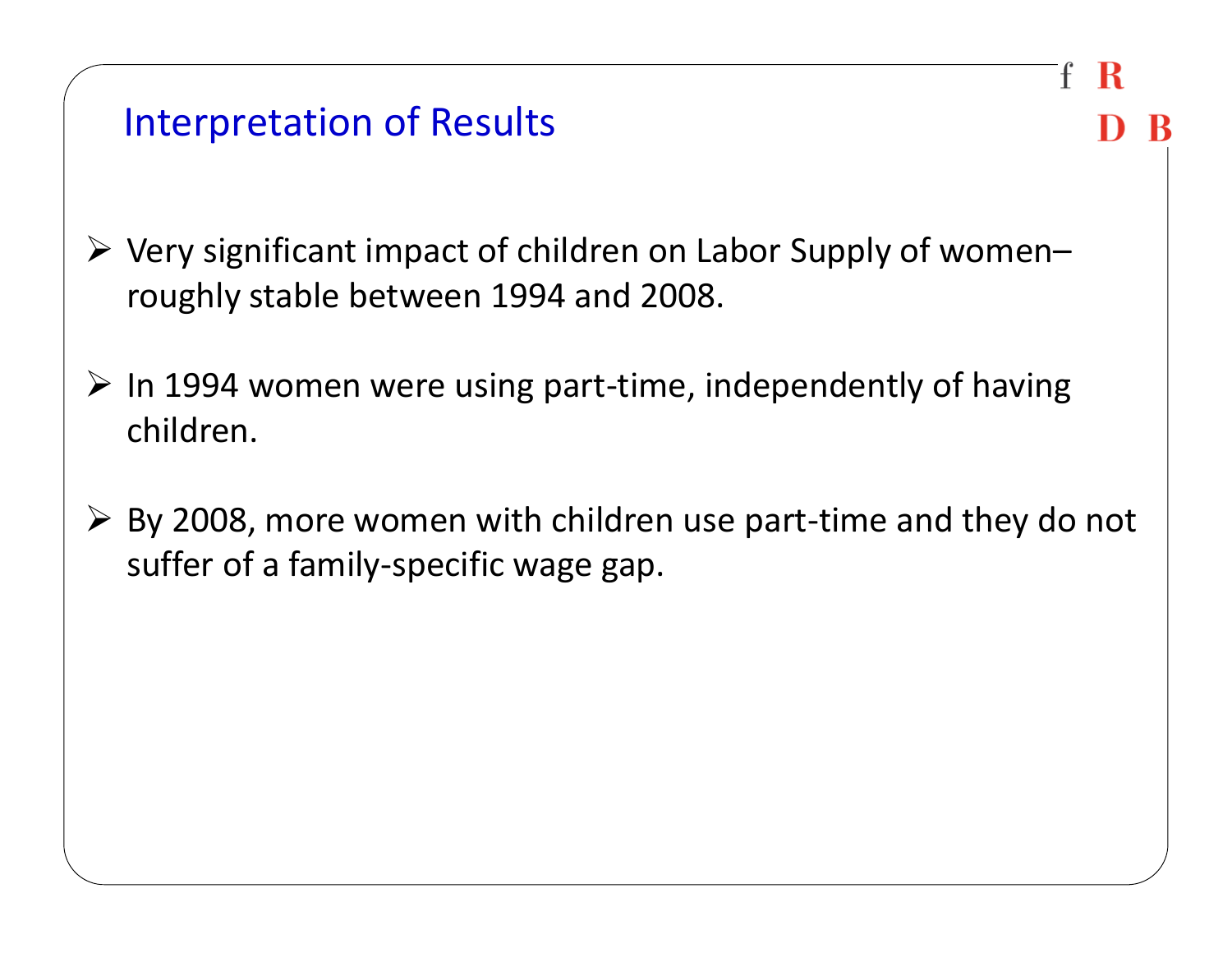Choice of College major and income gap, in Italy

 Quantifying the **importance of the choice of University major in determining the gender gap** in labor market outcomes for 20-45 year old highly educated Italians.

 $\mathbf{f}$ 

- R

- Determinants?
	- **Academic Ability?**
	- **Non academic skills** (competitiveness, social interactions)
	- **Family/Marriage Choice?**
	- **Social pressure, cultural norms** (effect of peer or teacher pressure on men/women)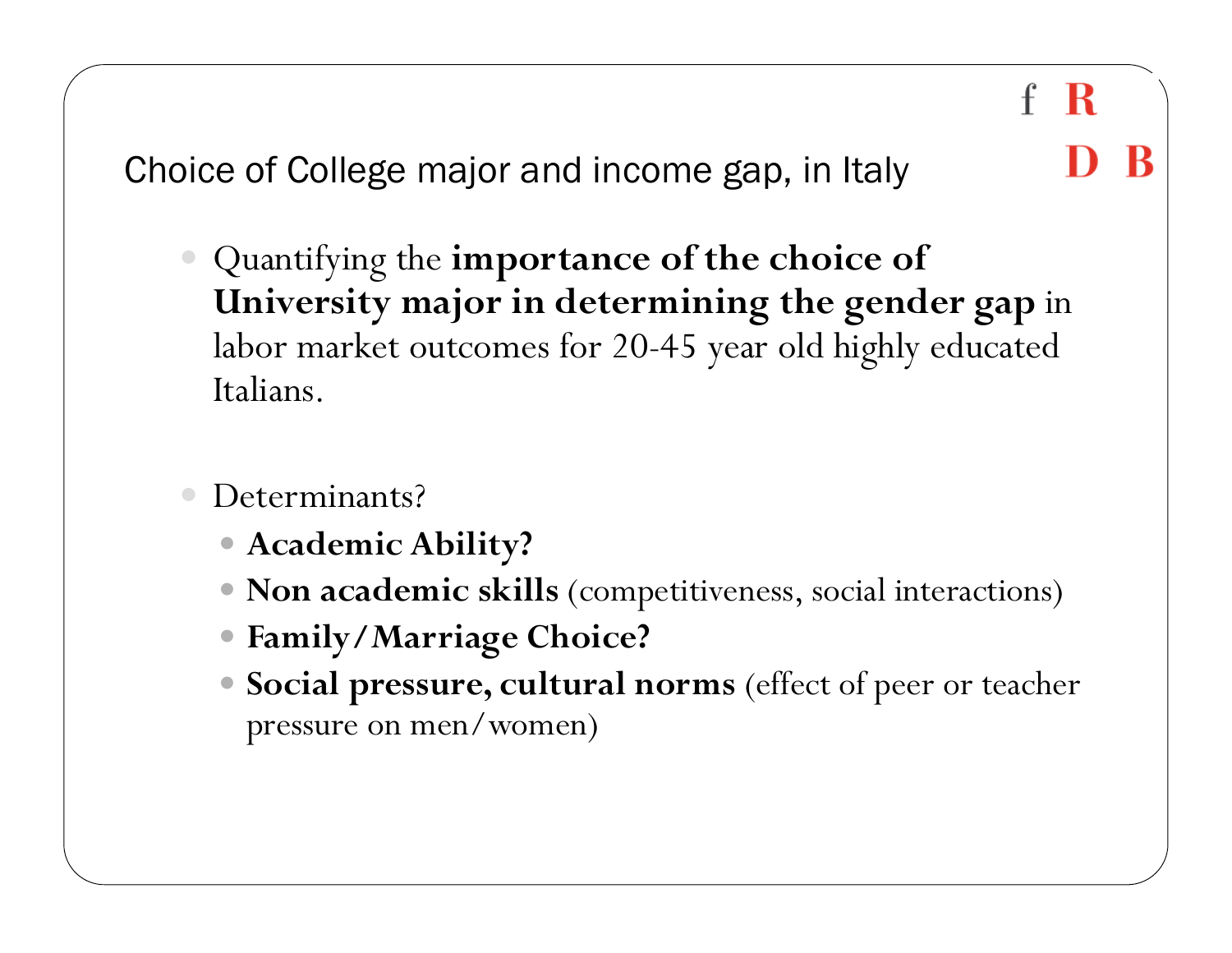### In All OECD Countries

 $\bullet$  Women are less likely to choose engineering-math-sciencebusiness majors than men

 $\mathbf{f}$ 

R



26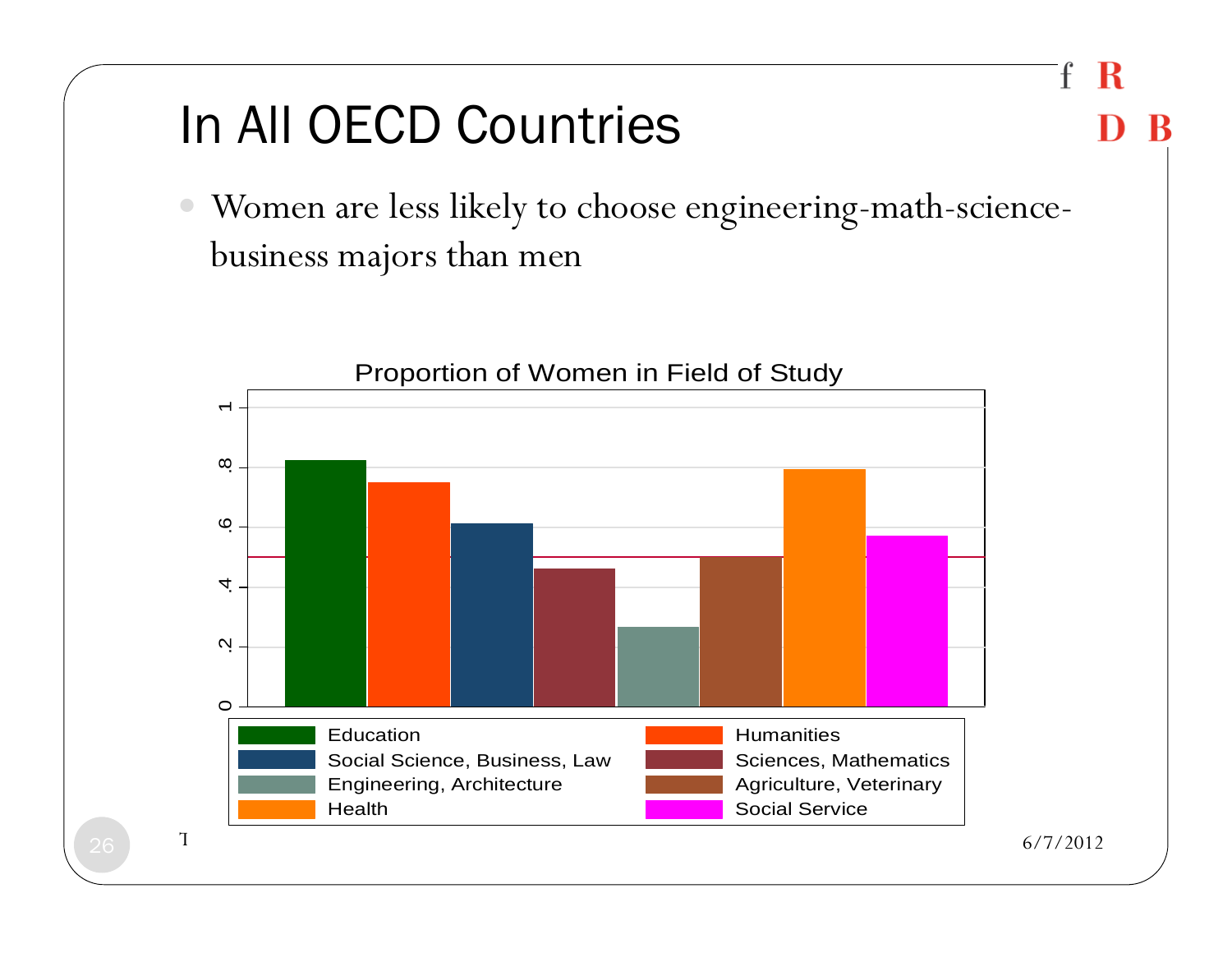#### In Italy

- Women are not very represented in Engineering, econ/business and Math Majors.
- Even those graduating from more science-based high schools

£

- К

- $\bullet$  Universe all individuals graduated from college preparatory (Licei Classici e Scientifici) high schools in Milano 1985- 2005.
- • These individuals have between 25 and 45 year of age. 30,000 individuals, followed in college, then in their labor market performance in 2005 and for a sub-sample (10%) in 2011 with interviews (by Carlo Erminero & Co.).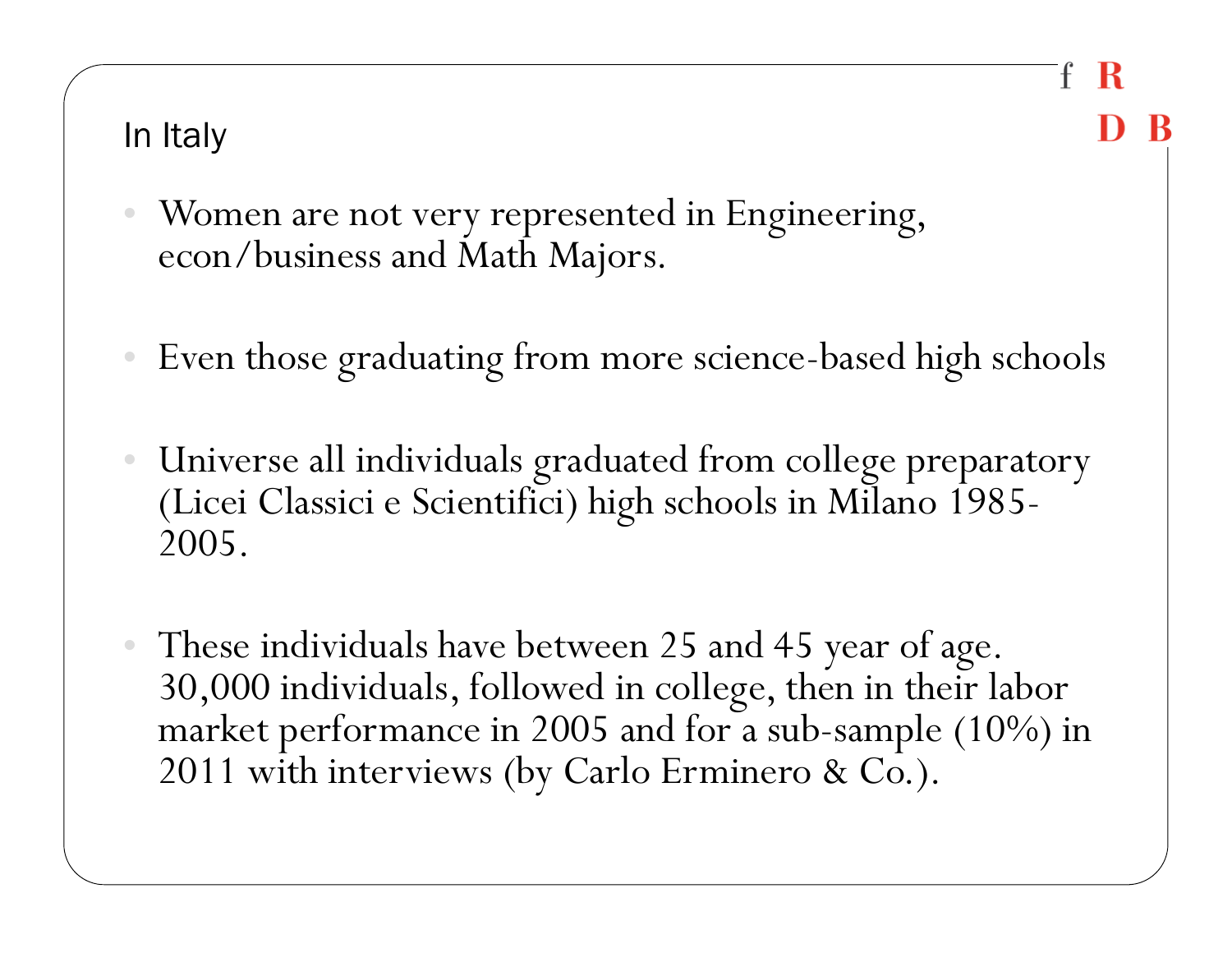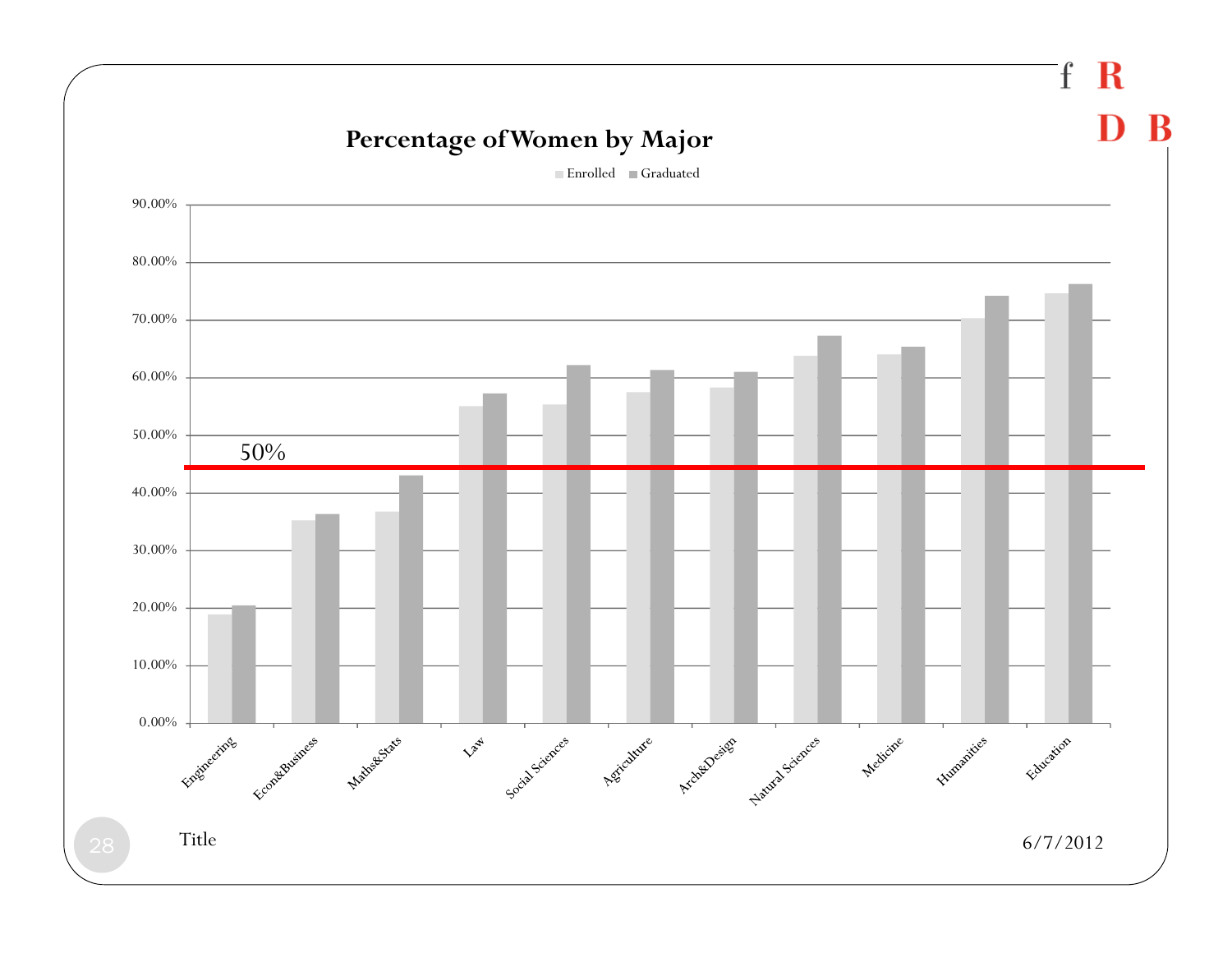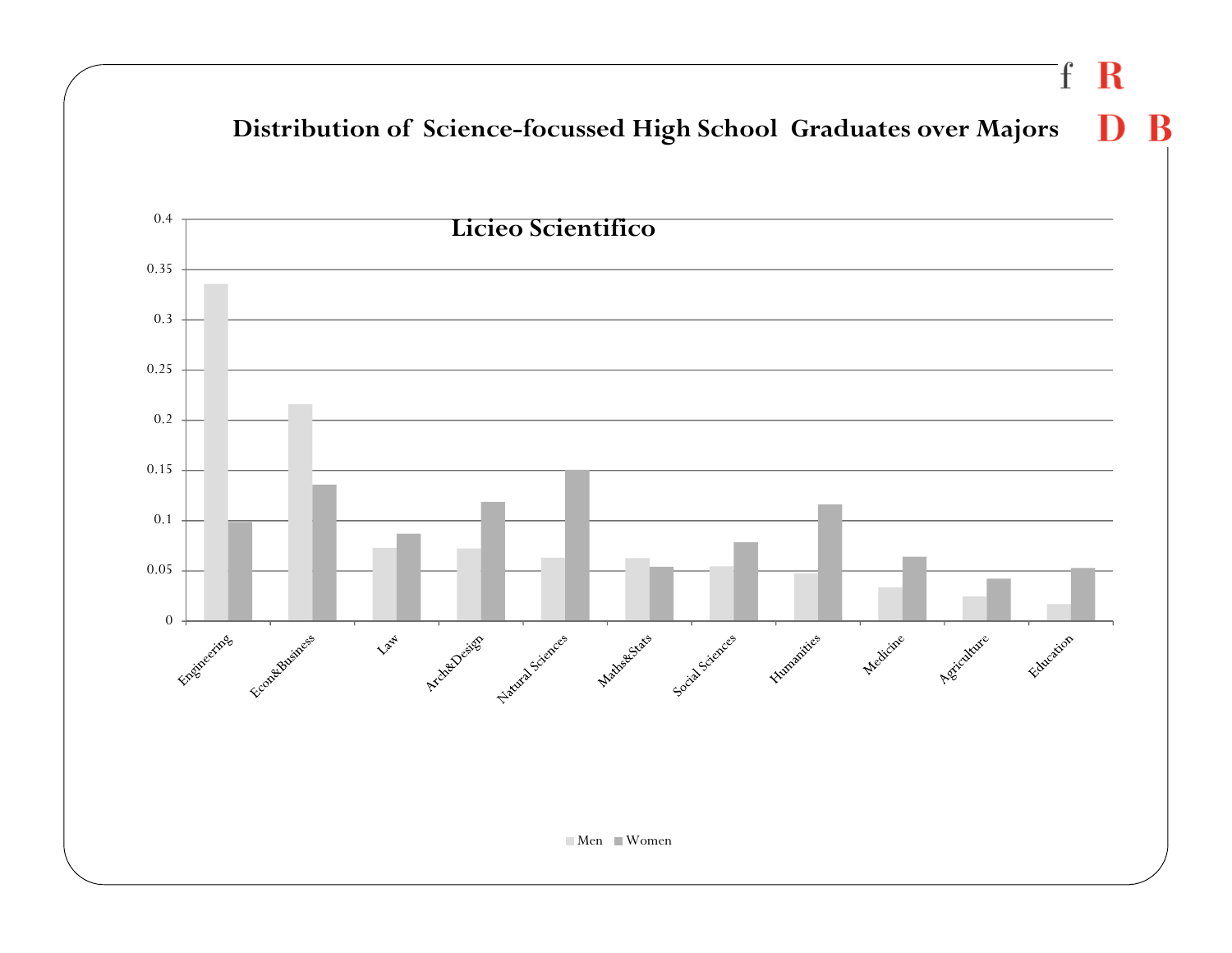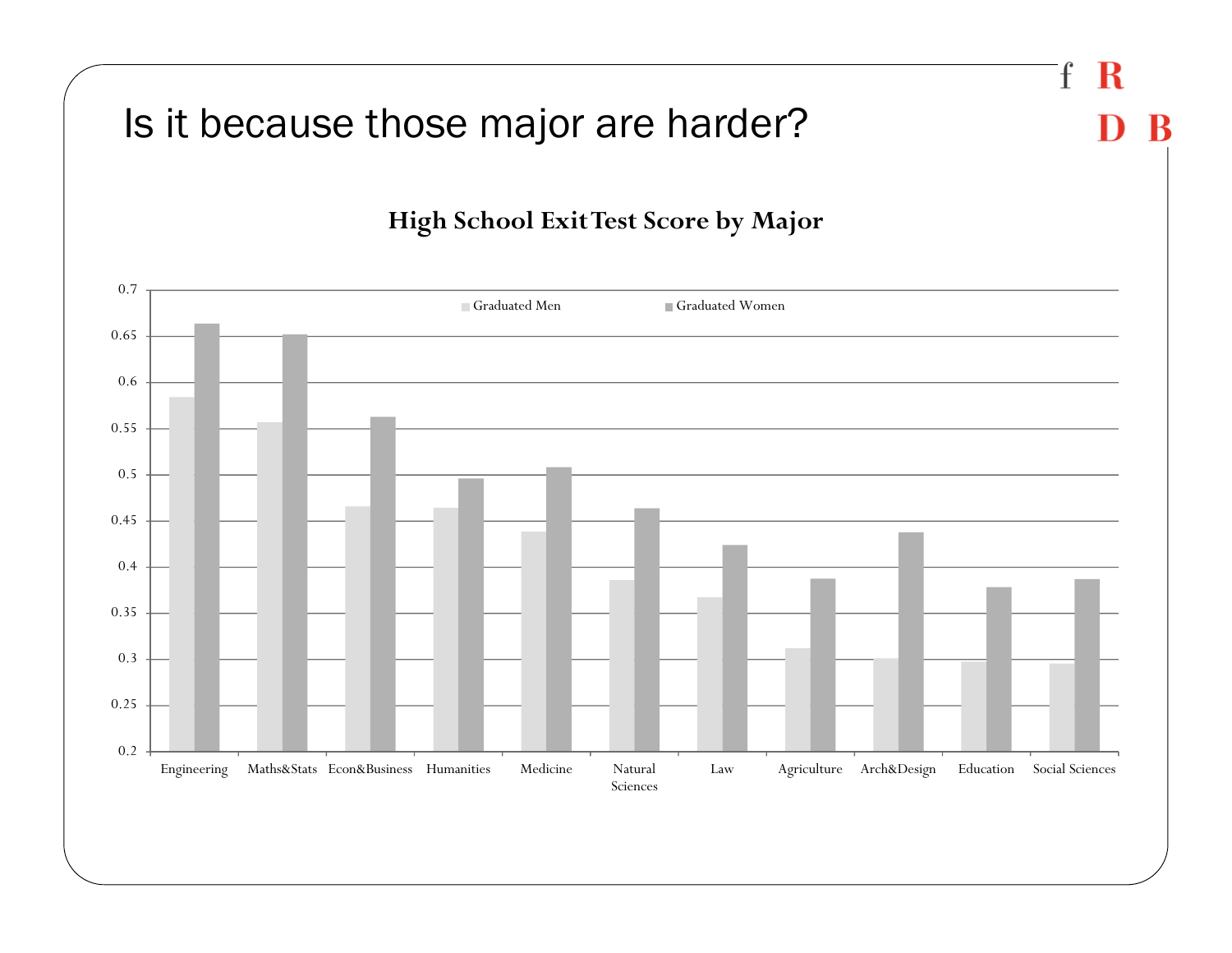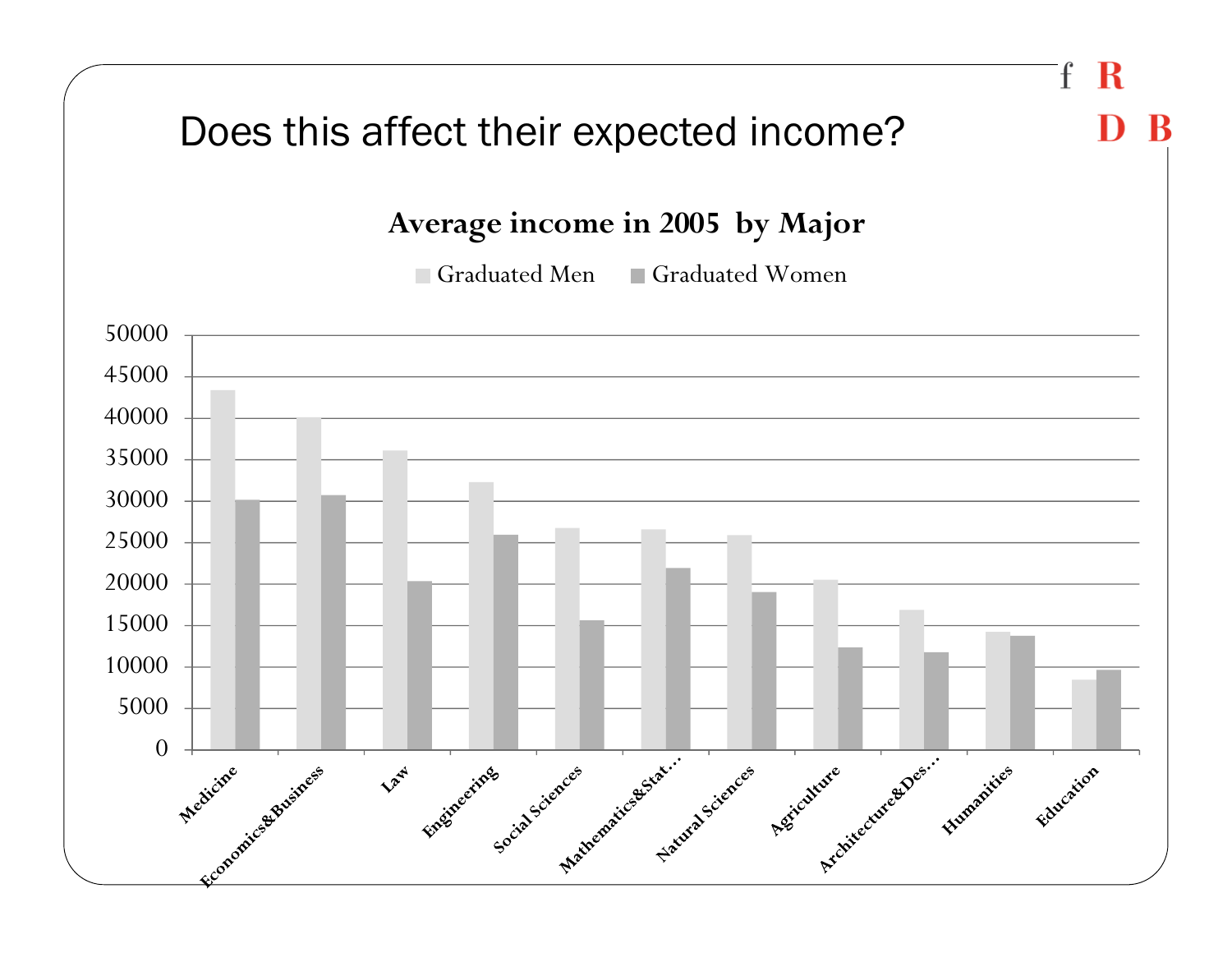#### Women are academically better in both types of high school

 $\mathbf{f}$ 

 $\bf R$ 

K

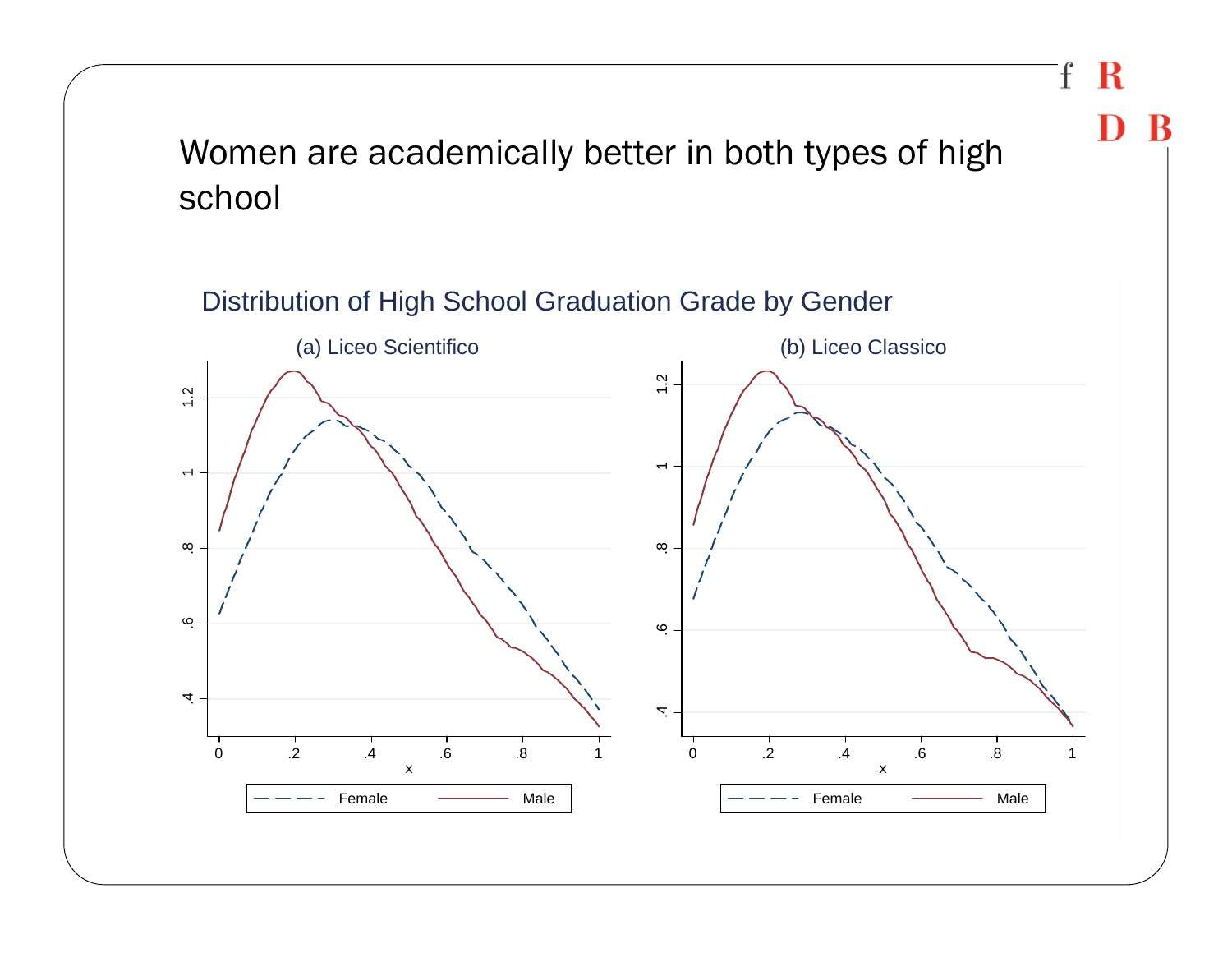#### Women perform better in any type of university major

Measures of Performance in College and Gender-Ability

|                    | Probability of |                           | Final Grade | Final Grade               |
|--------------------|----------------|---------------------------|-------------|---------------------------|
| Dependent Variable | graduating     | <b>Time to Graduation</b> | in College  | in College                |
| Specification      | (1)            | (2)                       | (4)         | (5)                       |
| <b>VARIABLES</b>   |                |                           |             |                           |
| Female             | $0.063***$     | $-2.972***$               | $0.038***$  | $0.046***$                |
|                    | (0.01)         | (0.769)                   | (0.004)     | (0.008)                   |
| (Female)X(grade)   | $-0.062***$    | $-0.711$                  | $-0.054***$ | $-0.003$                  |
|                    | (0.022)        | (1.281)                   | (0.007)     | (0.012)                   |
| HS exit test grade | $0.424***$     | $-17.031***$              | $0.263***$  | $0.247***$                |
|                    | (0.015)        | (1.072)                   | (0.006)     | (0.007)                   |
|                    |                |                           |             | graduated in<br>high paid |
| Sample             | enrolled       | graduated                 | graduated   | majors                    |
| Observations       | 22,873         | 16,035                    | 16,561      | 8,406                     |
| R-squared          |                | 0.165                     | 0.392       | 0.265                     |

Controlling for year, high school, and type of college major

#### f K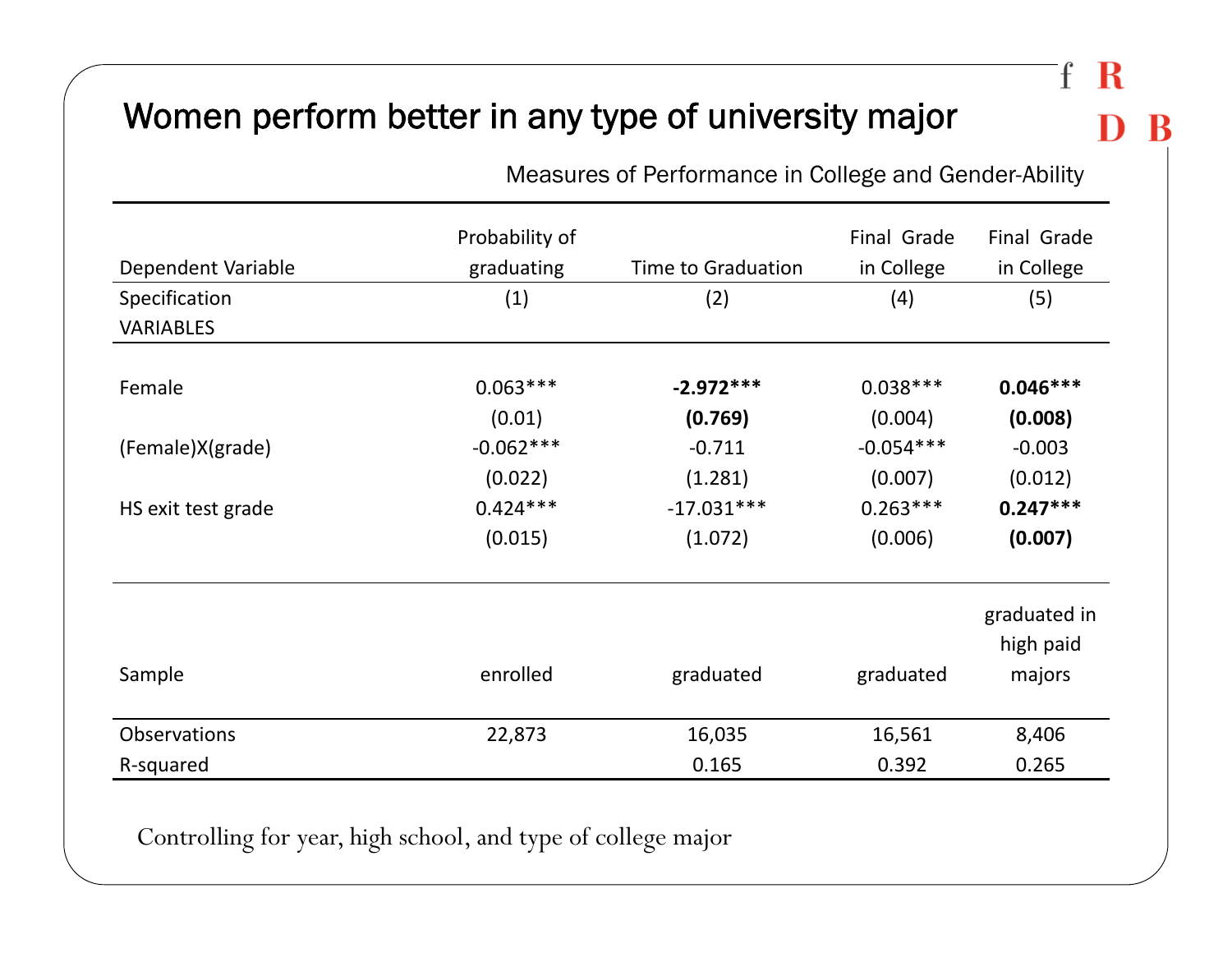#### $f R$

| Dependent variable: log income in 2005 |                           |             |             |             |             |
|----------------------------------------|---------------------------|-------------|-------------|-------------|-------------|
| <b>SPECIFICATIONS</b>                  | (1)                       | (4)         | (5)         | (6)         | (7)         |
| <b>VARIABLES</b>                       |                           |             |             |             |             |
| Female Dummy                           | $-0.466***$               | $-0.435***$ | $-0.432***$ | $-0.329***$ | $-0.292***$ |
|                                        | (0.021)                   | (0.03)      | (0.031)     | (0.028)     | (0.029)     |
| High school exit-test grade            |                           | $0.375***$  | $0.395***$  | $0.125**$   | 0.032       |
|                                        |                           | (0.047)     | (0.047)     | (0.051)     | (0.054)     |
| Value of real estate in Area           |                           | 0.011       | 0.025       | 0.021       | 0.032       |
|                                        |                           | (0.038)     | (0.042)     | (0.042)     | (0.041)     |
| College exit grade                     |                           | $-0.025$    | $-0.039$    | $0.720***$  | $0.817***$  |
|                                        |                           | (0.092)     | (0.09)      | (0.096)     | (0.11)      |
| <b>Year Dummies</b>                    | $\boldsymbol{\mathsf{X}}$ | $\sf X$     |             |             |             |
| <b>SchoolXYear Dummies</b>             |                           |             | X           | X           | X           |
| <b>High Paid Majors Dummy</b>          |                           |             |             | X           |             |
| Low Paid Majors Dummy                  |                           |             |             | $\sf X$     |             |
| <b>Majors Dummies</b>                  |                           |             |             |             | X           |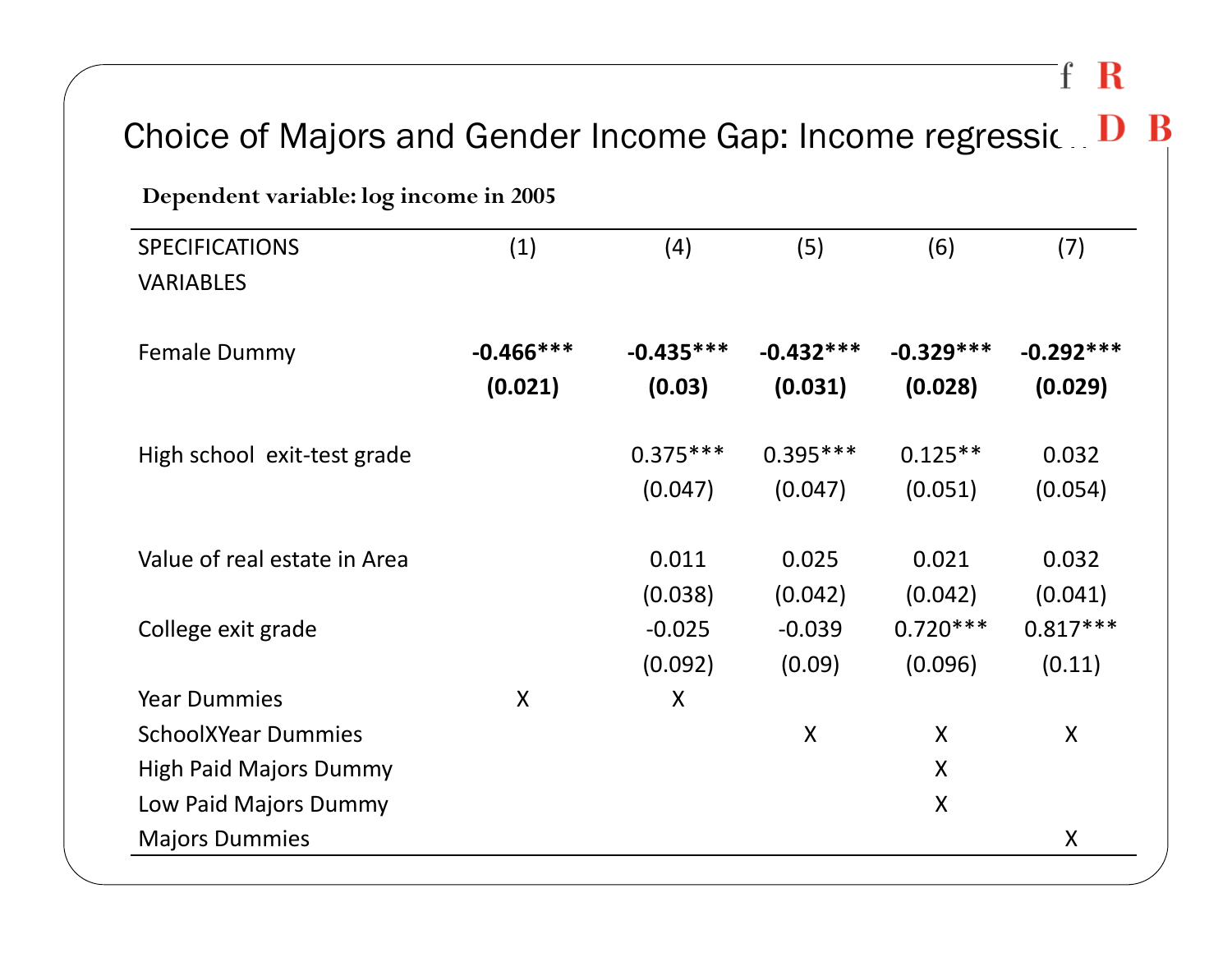### In Euros

- The Gender Gap controlling for quality, school, age is about 8750 Euro on an average income of 25,000 Euros per year. Of that difference 2750 \$ are due to the difference in choice of majors.
- The Difference in income between people graduated with the lowest and with the highest grade in high school was 11,000 Euros.

 $\frac{1}{5}$  Title 6/7/2012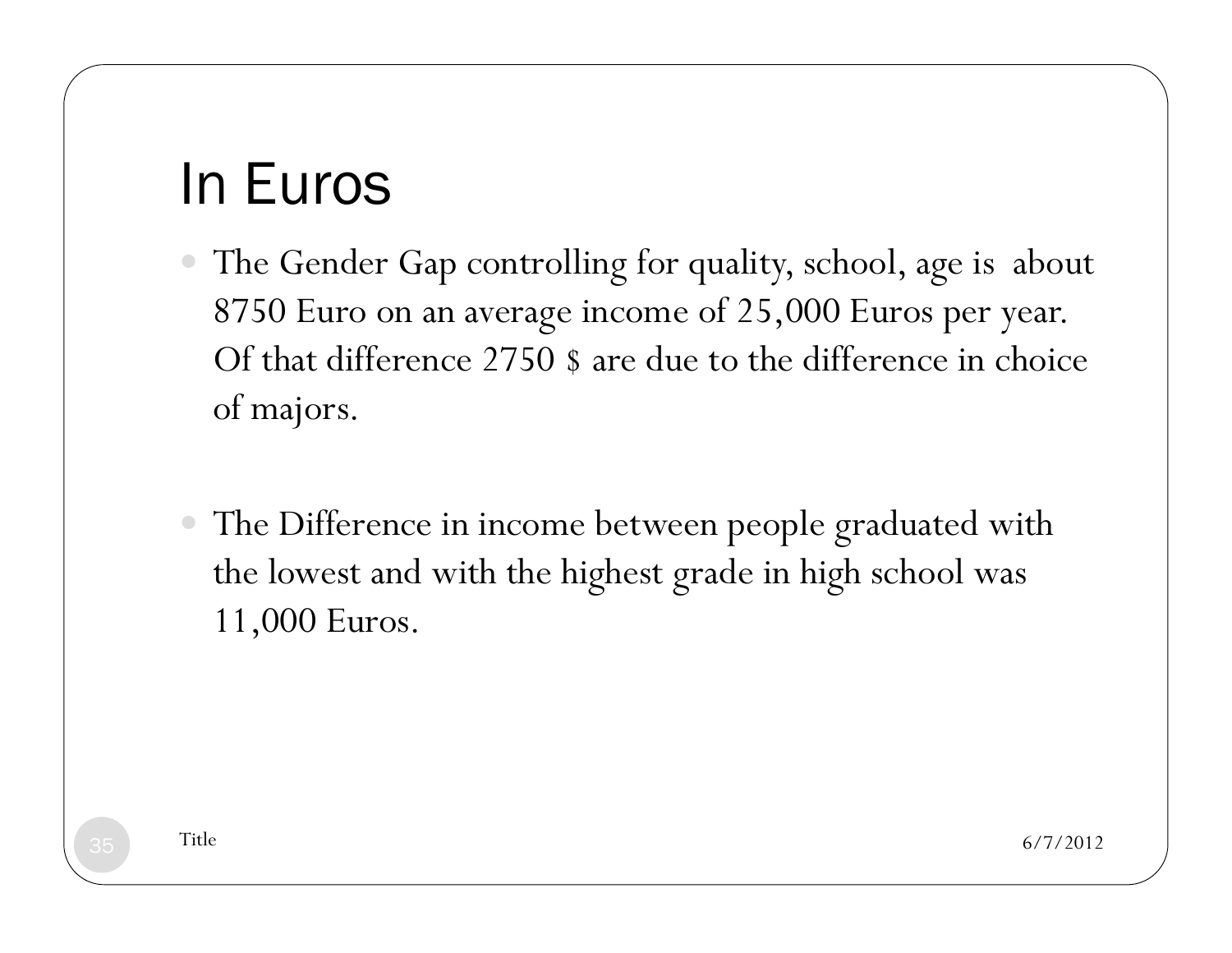### Choice of Majors

#### **Dependent variable: probability of choosing a high-paying major Business, Engineering, Medicine, Law)**

|                                  | (1)         | (2)         | (3)         |
|----------------------------------|-------------|-------------|-------------|
| <b>VARIABLES</b>                 | Probit      | <b>OLS</b>  | <b>OLS</b>  |
|                                  |             |             |             |
| Female                           | $-0.191***$ | $-0.204***$ | $-0.218***$ |
|                                  | (0.014)     | (0.015)     | (0.014)     |
| Female X grade                   | $-0.105***$ | $-0.096***$ |             |
|                                  | (0.027)     | (0.027)     |             |
| Fem X (grade low range)          |             |             | $-0.028*$   |
|                                  |             |             | (0.015)     |
| Fem X (grade intermediate range) |             |             | $-0.029*$   |
|                                  |             |             | (0.017)     |
| Female X (grade high range)      |             |             | $-0.070***$ |
|                                  |             |             | (0.022)     |
| HS exit test grade               | $0.262***$  | $0.258***$  | $0.246***$  |
|                                  | (0.021)     | (0.021)     | (0.020)     |
| <b>School Dummies</b>            |             |             |             |
| <b>Year Dummies</b>              |             |             |             |
| <b>School X Year Dummies</b>     | X           | X           | X           |

R

 $\mathbf{f}$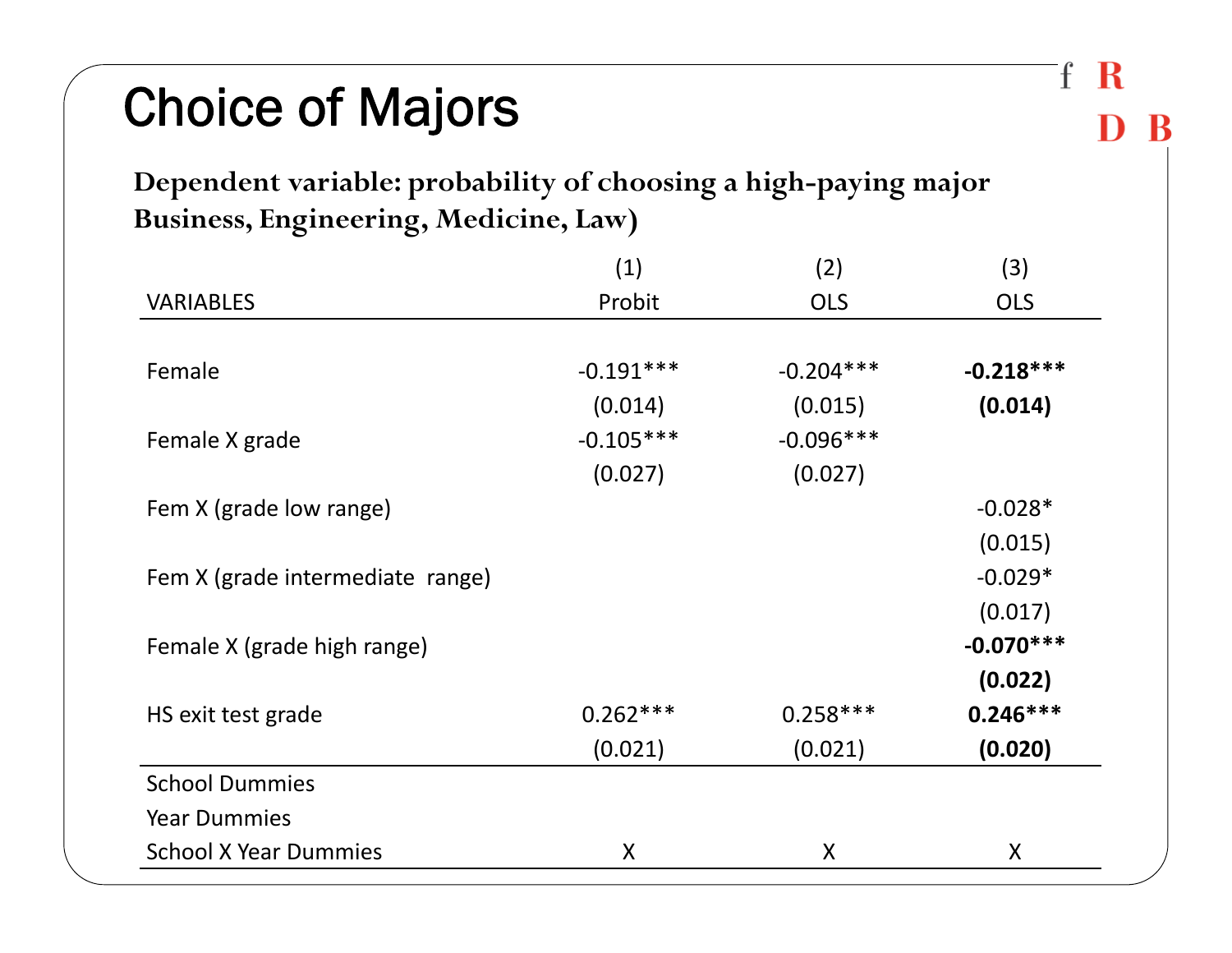£

### Why such difference in choice?

- In spite of higher quality in both type of high school and in college women choose systematically lower paid majors
- 1. Jobs in those major have more flexibility and possibility of parttime jobs (teaching).
- 2. Those majors are more competitive and women avoid competition. They are more "selfish" and women are more altruistic.
- 3. Women care more about marriage and those major allow higher probability of getting married or marrying a better partner.
- 4.Women are subject to teacher and peer pressure (women).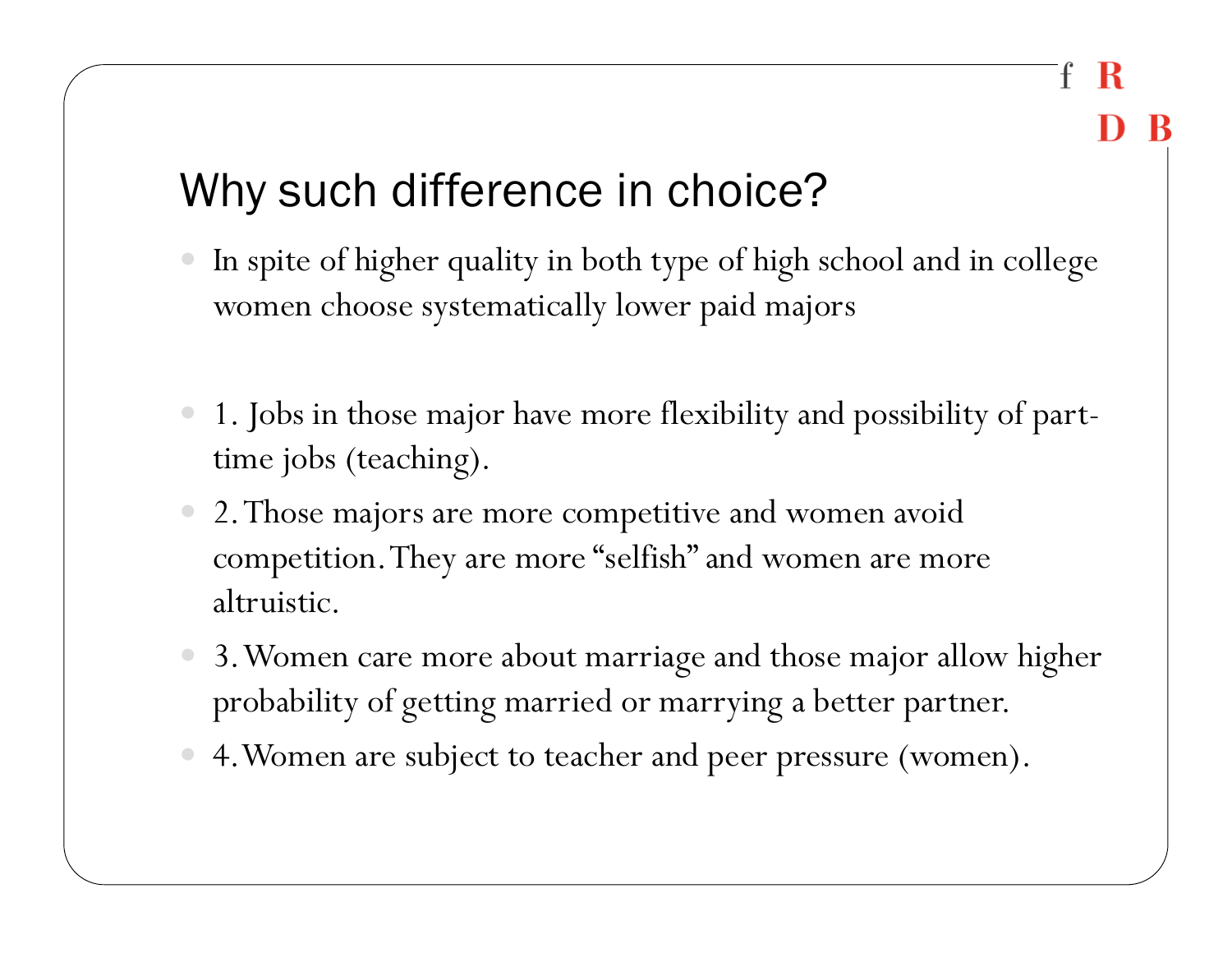## Competitiveness and social attitudes

- For a 10% sub-sample of our group we have conducted <sup>p</sup>hone interviews. We know if they practiced competitive sport (at the time of high school) , and if they volunteered in charities.
- Are those behavior revealing some psychological characteristics (Large Experimental literature) and correlated with major choice?
- Sport: Men 27%, Women 14%
- Volunteering: Men 33%, Women 36%

 $8\text{ m}$  Title 6/7/2012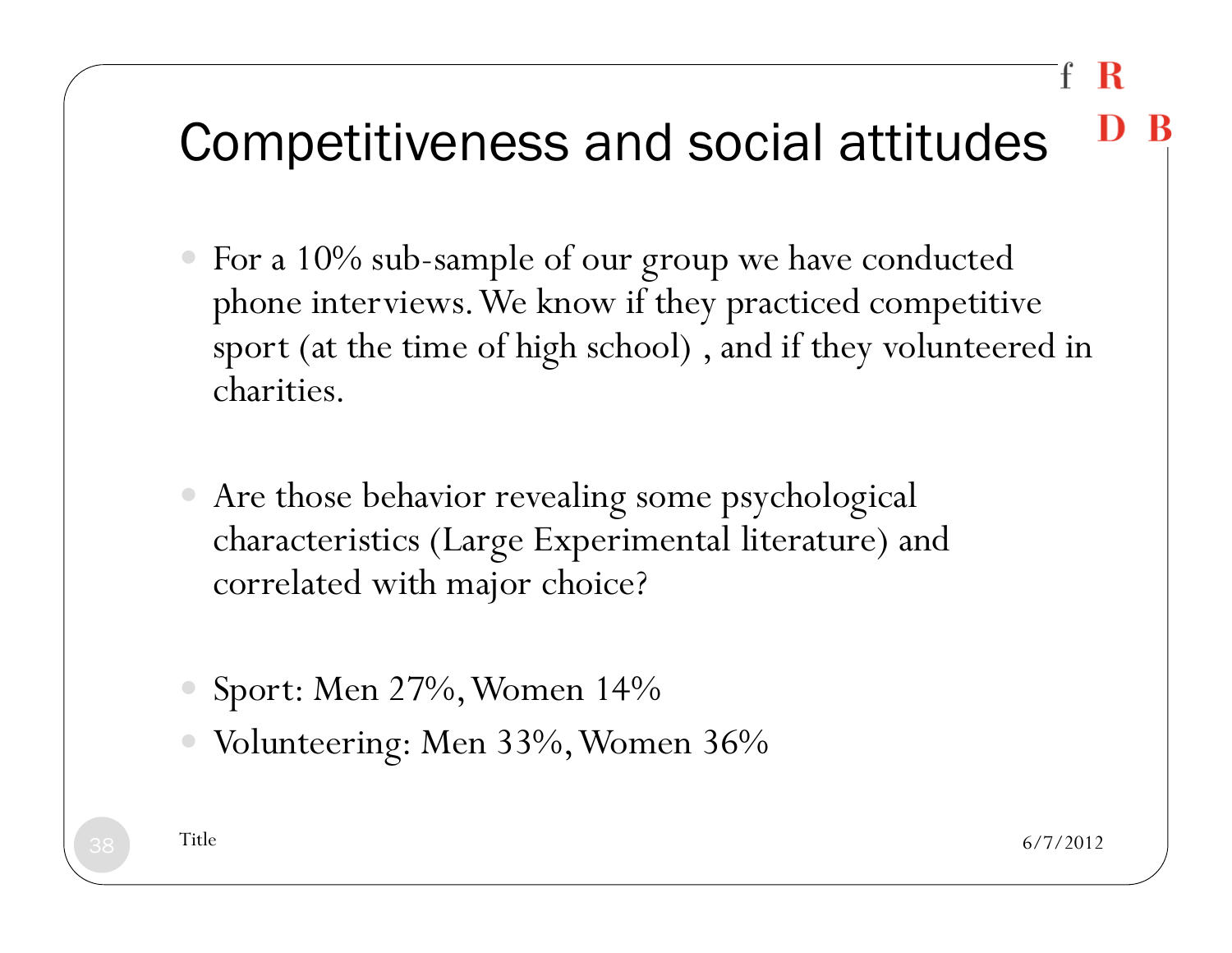#### Sport/ Volunteering and choice of Major

| Specification                                 | (2)                     | (5)                   | (6)                |
|-----------------------------------------------|-------------------------|-----------------------|--------------------|
| Method                                        | Probit                  | <b>OLS</b>            | <b>OLS</b>         |
|                                               | Probability of choosing | Log of actual wage,   | Probability of     |
| Dependent Variable                            | high paid major         | controlling for Major | employment in 2011 |
|                                               |                         |                       |                    |
| Female                                        | $-0.158***$             | $-0.172$              | $-0.003$           |
|                                               | (0.036)                 | (0.123)               | (0.023)            |
| Fem X HS Grade                                | $-0.124*$               | $-0.214$              | $-0.039$           |
|                                               | (0.065)                 | (0.190)               | (0.040)            |
| <b>HS Grade</b>                               | $0.232***$              | $0.275**$             | $0.043*$           |
|                                               | (0.049)                 | (0.131)               | (0.024)            |
| Sport                                         | $0.055*$                | $0.274***$            | $-0.008$           |
|                                               | (0.031)                 | (0.087)               | (0.018)            |
| Sport X Fem                                   | $-0.020$                | $-0.228$              | 0.006              |
|                                               | (0.052)                 | (0.153)               | (0.033)            |
| Volunteering                                  | $-0.066**$              | $-0.121$              | 0.013              |
|                                               | (0.029)                 | (0.084)               | (0.017)            |
| Volunt X Fem                                  | $0.076*$                | $-0.060$              | $-0.012$           |
|                                               | (0.042)                 | (0.119)               | (0.022)            |
| Family controls<br><b>Year Dummies</b>        | X<br>X                  | х<br>X                | X<br>X             |
| <b>School Dummies</b><br><b>Major Dummies</b> | X                       | X<br>X                | X                  |

Note: Standard errors clustered at School/Year level in parenthesis. Family controls: father wage, father education, mother education. \*\*\* p<0.01, \*\* p<0.05, \* p<0.1.

 $\mathbf{f}$ R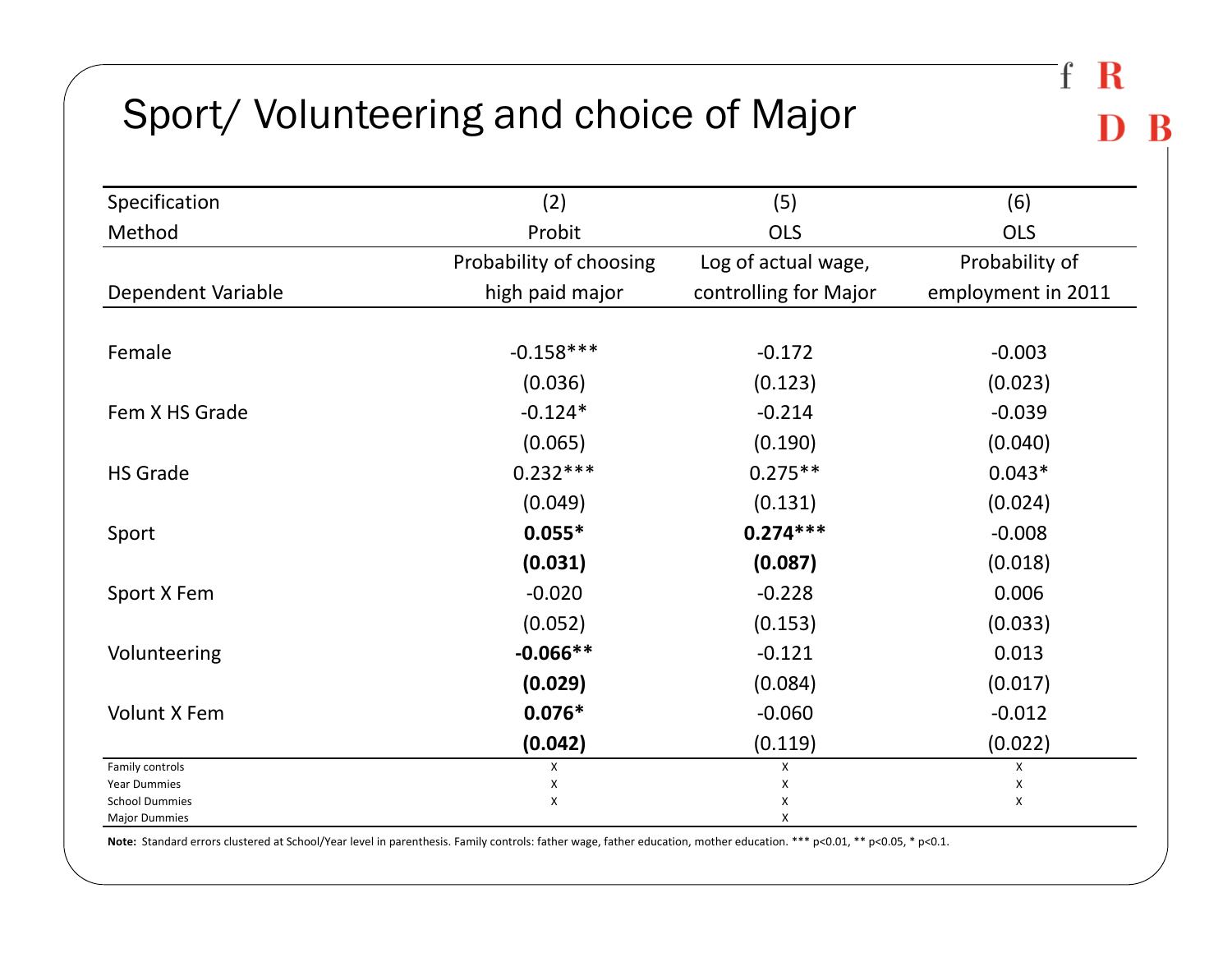### Ŧ -К

# Major and Marriage

 $\bullet$  Are women attracted to low-paid major to signal their commitment to the family, and to increase the probability of getting married? Or the quality of the husband?

 $\sigma$  Title 6/7/2012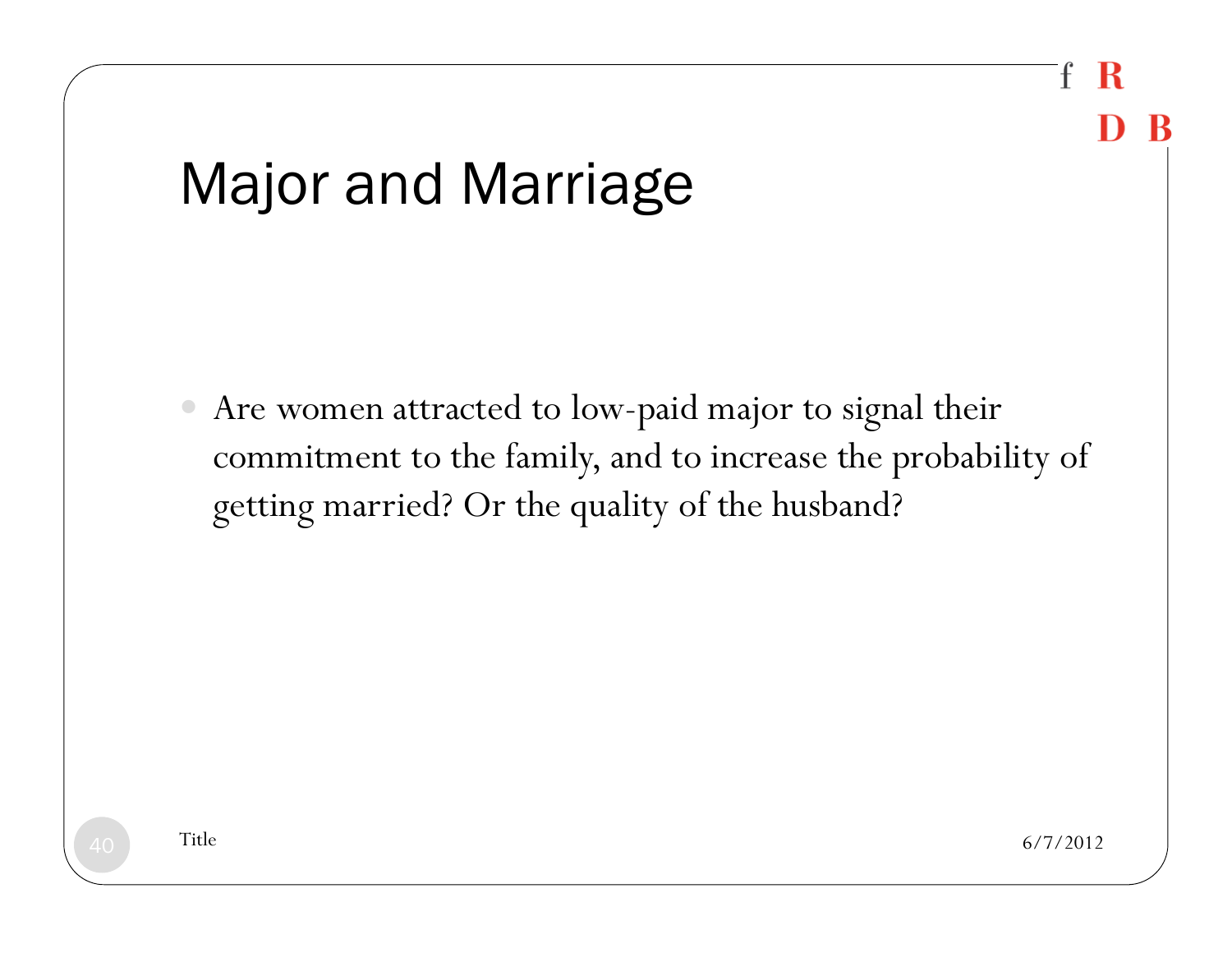### Major and probability of marrying/expected wager  $\frac{R}{R}$ of partner

| Method                  | Probit          | <b>OLS</b>          |
|-------------------------|-----------------|---------------------|
|                         | Probability of  |                     |
| Dependent Variable      | <b>Marrying</b> | Log wage of partner |
|                         |                 |                     |
| <b>HS Grade</b>         | $-0.044$        | $0.049*$            |
|                         | (0.047)         | (0.027)             |
| Father wage             | $0.082*$        | $0.111***$          |
|                         | (0.048)         | (0.025)             |
| <b>Father education</b> | $-0.042*$       | $0.023*$            |
|                         | (0.023)         | (0.013)             |
| Mother education        | 0.032           | $0.130***$          |
|                         | (0.020)         | (0.014)             |
| High paid major= $1$    | 0.011           | $-0.008$            |
|                         | (0.037)         | (0.020)             |
| Low paid major=1        | 0.001           | $-0.029$            |
|                         | (0.037)         | (0.019)             |
| Year Dummies            | X               | X<br>6/7/2012       |
| <b>School Dummies</b>   | $\sf X$         | X                   |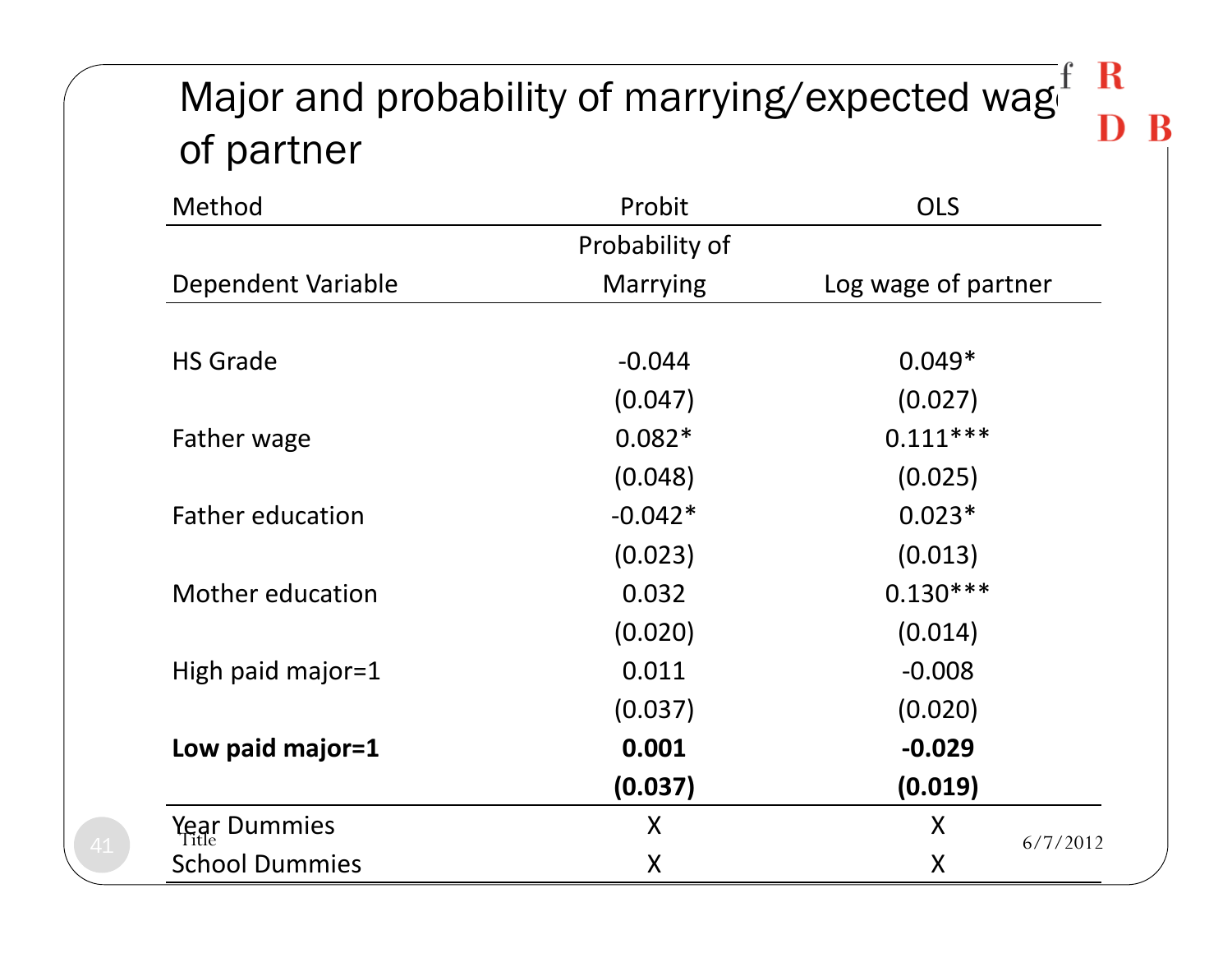### Are students subject to peer pressure D B in the choice of Major?

- Controlling for other characteristics the percentage of people in the same class of high school choosing high paid majors significantly affects the probability of an individual to choose a high paid major. (going from 0 to all classmates in HP the probability increases by 23% for women and 18% for men)
- Women seems affected by all classmates while men only by men classmates.
- Teacher may also have a strong impact in the choice. Their "suggested" major is a strong predictor of the chosen one and has strong gender bias.

 $\frac{2}{10}$  Title 6/7/2012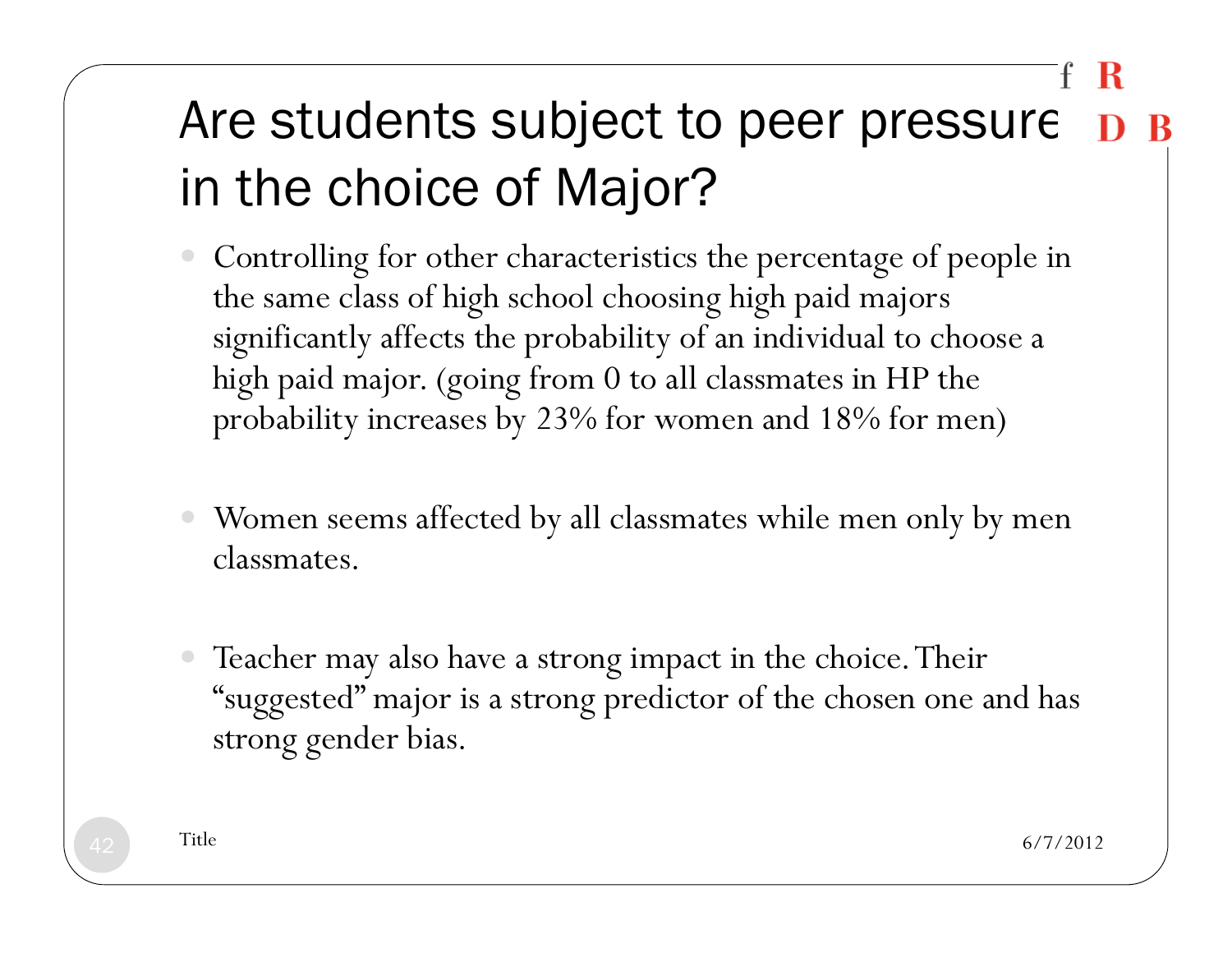$f R$ 

|                            |                | Women          |                | <b>Men</b>     |
|----------------------------|----------------|----------------|----------------|----------------|
| Specification              | (2)            | (3)            | (5)            | (6)            |
| Method                     | Probit         | Probit         | Probit         | Probit         |
|                            |                |                | Probability of |                |
|                            | Probability of | Probability of | choosing       | Probability of |
|                            | choosing High  | choosing Low   | High paid      | choosing Low   |
| Dependent Variable         | paid major     | Paid Major     | major          | Paid Major     |
|                            |                |                |                |                |
| Share of Classmates in HP  | $0.238***$     | $-0.088**$     | $0.184***$     | $-0.070*$      |
|                            | (0.050)        | (0.042)        | (0.049)        | (0.037)        |
| Share of Classmates in LP  | $-0.019$       | $0.162**$      | $-0.049$       | $0.137***$     |
|                            | (0.053)        | (0.063)        | (0.057)        | (0.045)        |
|                            |                |                |                |                |
| Share of Schoolmates in HP | 0.108          | 0.122          | 0.057          | 0.060          |
|                            | (0.131)        | (0.086)        | (0.117)        | (0.077)        |
|                            |                |                |                |                |
| Share of Schoolmates in LP | 0.020          | $-0.128$       | $0.291*$       | $-0.258**$     |
|                            | (0.145)        | (0.160)        | (0.154)        | (0.131)        |